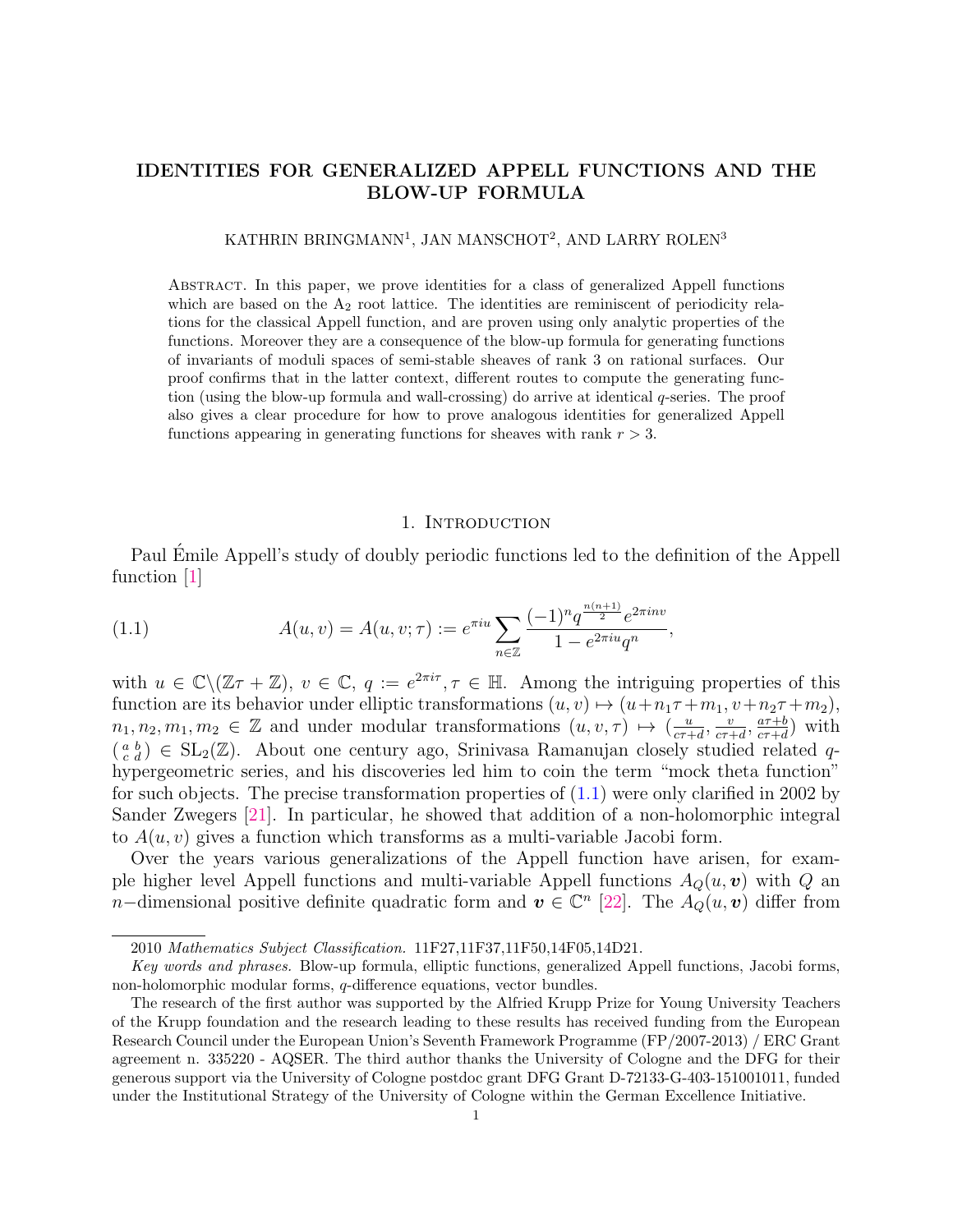$A(u, v)$  by having a more general quadratic form Q in the numerator. Such functions occurred as characters of Lie superalgebras [\[11,](#page-13-1) [17\]](#page-14-2) and also as certain generating functions in the context of rank 2 sheaves on rational surfaces [\[3,](#page-13-2) [18,](#page-14-3) [19\]](#page-14-4). More recently it was established that besides the possibly higher dimensional quadratic form, generalizations of [\(1.1\)](#page-0-0) with multiple terms in the denominator also occur as characters of Lie superalgebras [\[11\]](#page-13-1) and for rank  $> 2$  sheaves [\[14\]](#page-13-3). These new functions can be expressed as specializations of the following general shape (cf.  $[11, \text{ equation } (0.13)]$  $[11, \text{ equation } (0.13)]$  and  $[14, \text{ equation } (4.2)]$  $[14, \text{ equation } (4.2)]$ ):

<span id="page-1-0"></span>(1.2) 
$$
A_{Q,\{m_j\}}(\boldsymbol{u},\boldsymbol{v}) = A_{Q,\{m_j\}}(\boldsymbol{u},\boldsymbol{v};\tau) := \sum_{\boldsymbol{k}\in\Lambda} \frac{q^{\frac{1}{2}Q(\boldsymbol{k})}e^{2\pi i \boldsymbol{v}\cdot \boldsymbol{k}}}{\prod_{\ell=1}^{n_{-}}(1-q^{\boldsymbol{k}\cdot \boldsymbol{m}_{\ell}}e^{2\pi i u_{\ell}})},
$$

where Q is the quadratic form for the n<sub>+</sub>-dimensional positive definite lattice  $\Lambda$ ,  $m_j \in \Lambda^*$ with  $\Lambda^*$  the lattice dual to  $\Lambda$  and  $j = 1, \ldots, n_-,$  and where  $\cdot$  denotes the (Euclidean) dot product. Furthermore, the argument  $u$  is a vector  $u = (u_1, \ldots, u_{n-})$  with  $u_j \in \mathbb{C} \setminus (\mathbb{Z} + \mathbb{Z}),$ and  $v \in \Lambda^* \otimes \mathbb{C} \simeq \mathbb{C}^{n_+}$ . In the context of Lie superalgebras,  $\{m_j\}$  is a set of pairwise orthogonal vectors [\[11\]](#page-13-1), but for sheaves this is typically not the case. One can expand the terms in the denominator as geometric series, which leads to an  $(n_{+} + n_{-})$  –dimensional quadratic form of signature  $(n_+, n_-)$ . Therefore we naturally refer to [\(1.2\)](#page-1-0) as an Appell function with signature  $(n_+, n_-)$ .

The study of Appell functions with more general signatures than the mock modular objects in Zwegers' thesis is very natural. One expects that there is a more complicated notion of "completion" for such objects than is necessary for mock objects. Besides the two contexts mentioned above, these objects have arisen in a number of places in the recent literature on  $q$ -series; for example, the reader is referred to  $|4|$  and  $|15|$  where it is explained how certain special cases of general type Appell sums can be reduced to products of mock modular objects, and what the relation of these Appell sums are to the theory of H-harmonic Maass-Jacobi forms and to the theory of Gromov-Witten potentials. Further examples of Appell-like sums with two factors in the denominator were studied recently by Ismail and Zhang (see Corollary 4.4 of [\[9\]](#page-13-6)) in the context of Rogers-Ramanujan type identities.

However, the general structure of these objects is still unknown (although results have been obtained in unpublished work of Raum and of Zagier-Zwegers). In this paper, we take a first step towards understanding such objects, which was also the first step in the proof of the modularity results of [\[4\]](#page-13-4). Namely, one first considers the error to satisfying the elliptic transformation satisfied by Jacobi forms, and writes this obstruction to transforming as a Jacobi forms in terms of simpler mock-type objects. Here we establish such formulas for our special cases. A similar analysis could also be performed on many other examples of higher-index Appell sums using the methods used here.

These special cases are instances of  $(1.2)$  which occur as building blocks of generating functions of topological invariants of moduli spaces of sheaves with rank r on a ruled or rational surface S [\[14\]](#page-13-3). Expressing such generating functions in terms of generalized Appell functions is a major simplification compared to previously determined generating functions for  $r = 3$ , and also allows one to write completely explicit generating functions for  $r > 3$ [\[14\]](#page-13-3). For the surface  $\mathbb{P}^2$  and rank r sheaves, the quadratic form Q in [\(1.2\)](#page-1-0) corresponds to the one of the  $A_{r-1}$  root lattice, which is defined by [\[5\]](#page-13-7)

$$
A_{r-1} := \{ (k_1, \ldots, k_r) \in \mathbb{Z}^r : k_1 + \cdots + k_r = 0 \}.
$$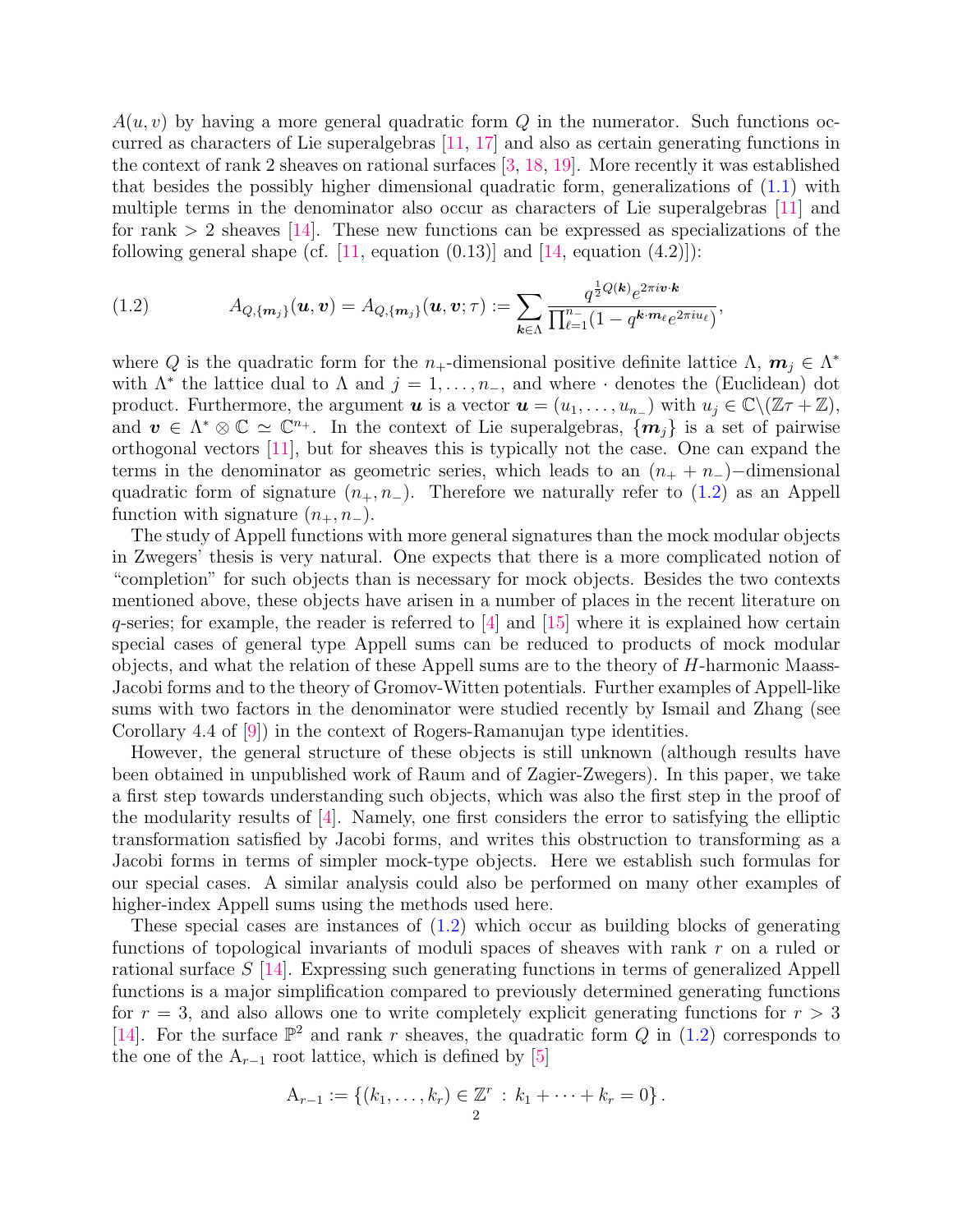Moreover, the generalized Appell functions are naturally divided by classical theta functions of the  $A_{r-1}$  root lattice, such that we arrive at an  $A_{r-1}$  generalization of the Appell-Lerch sum  $\mu(u, v) := \frac{A(u, v)}{\vartheta(v)}$  [\[21\]](#page-14-0), where  $\vartheta(z)$  is the Jacobi theta function defined in  $(2.2)$ .<sup>[1](#page-2-0)</sup>

The identities proved here are implied by the blow-up formula. This is a well-known formula in algebraic geometry which relates the generating function of Poincaré polynomials of semi-stable rank r sheaves on a complex algebraic surface S and the generating function for the blow-up  $\phi : \widetilde{S} \to S$  with exceptional divisor  $C_e$  [\[8,](#page-13-8) [12,](#page-13-9) [20\]](#page-14-5). Here, we briefly recall the blow-up formula (see [\[13\]](#page-13-10) for more details and references). Let  $H_{r,c_1}(z,\tau;S,J) = H_{r,c_1}(z;S,J)$ be the generating function of stack invariants of semi-stable sheaves on the algebraic surface S. The generating function sums over the second Chern class of the sheaves and keeps the rank r and first Chern class  $c_1$  fixed. The sheaves are  $\mu$ -semi-stable with respect to the polarization J. Then the blow-up formula states:

<span id="page-2-1"></span>(1.3) 
$$
H_{r,\widetilde{c}_1}\left(z;\widetilde{S},\phi^*J\right) = \frac{b_{r,k}(z)}{\eta^r}H_{r,c_1}(z;S,J)
$$

with  $\tilde{c}_1 := \phi^* c_1 - kC_e$ , and where  $b_{r,k}(z)$  and  $\eta$  are defined by [\(2.5\)](#page-4-1) and [\(2.1\)](#page-4-0) respectively. Besides giving an intriguing relation between generating functions for  $S$  and  $\tilde{S}$ , the blow-up formula also gives interesting relations for  $H_{r,\tilde{c}_1}(z; S, J)$ , since for different  $c_1$  and k one can arrive at the same  $\tilde{c}_1 = \phi^* c_1 - kC_e$ . Since determining  $H_{r,\tilde{c}_1}(z;\tilde{S},\phi^*J)$  gives rather different expressions depending on  $\tilde{c}_1$  [13], these relations imply surprising and intriguing identities expressions depending on  $\tilde{c}_1$  [\[13\]](#page-13-10), these relations imply surprising and intriguing identities for the generalized Appell functions. For  $r = 2$  and  $S = \mathbb{P}^2$ , these identities reduce to known periodicity relations of  $A(u, v)$  [\[21\]](#page-14-0).

The identities for  $r = 3$  and  $S = \mathbb{P}^2$  can be found in [\[14,](#page-13-3) Section 4.3]. We prove those identities using only analytic properties of the generating functions. This result is desirable from the point of view of  $q$ -series, since the intricate identities are proven without referring to an underlying meaning of the coefficients as topological invariants of moduli spaces, and further improves the understanding of these complicated objects. The result is also of interest for algebraic geometry, since it shows that the different "routes" for calculating  $H_{3,c_1}(z; \mathbb{P}^2)$  do lead to identical generating functions [\[13\]](#page-13-10). It therefore confirms consistency of all ingredients (i.e., suitable polarization, wall-crossing and blow-up formula) going into the calculations. The proof also indicates how to prove similar identities for the generalized Appell functions for  $A_{r-1}$  lattices following from equation [\(1.3\)](#page-2-1) for  $r > 3$ .

**Statement of results.** Let  $\vartheta$  as before be defined in  $(2.2)$ . We denote by  $b_{r,k}$  certain theta functions summing over the root lattice  $A_{r-1}$  (see [\(2.5\)](#page-4-1) for the definition). We further let  $w := e^{2\pi i z}, z \in \mathbb{C}.$ 

Our main results are the identities given in the following theorems. Our first identity expresses the difference of two generalized Appell functions with signature (2, 2) in terms of higher level Appell functions, the eta function and Jacobi theta function.

<span id="page-2-0"></span><sup>&</sup>lt;sup>1</sup>We often suppress the  $\tau$ -dependence of a function whenever we wish to emphasize the dependence on an elliptic variable and the modular variable  $\tau$  is clear from context.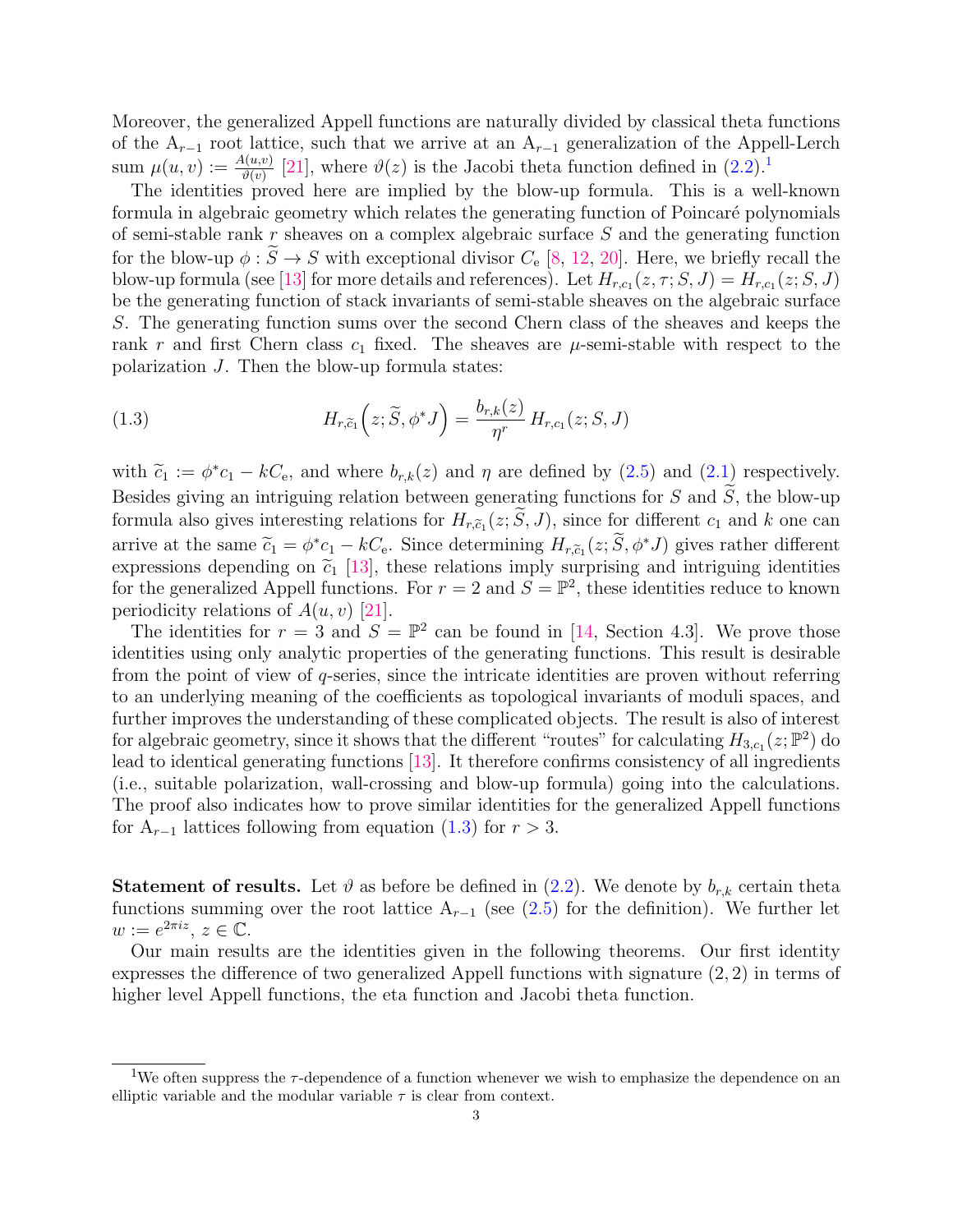<span id="page-3-0"></span>Theorem 1.1. As meromorphic functions, we have

$$
\begin{split} & \sum_{k_1, k_2 \in \mathbb{Z}} \frac{w^{-k_1-2k_2+2} q^{k_1^2+k_2^2+k_1k_2+k_1+k_2}}{(1-w^2 q^{2k_1+k_2})(1-w^2 q^{k_2-k_1})} - \sum_{k_1, k_2 \in \mathbb{Z}} \frac{w^{-k_1-2k_2+1} q^{k_1^2+k_2^2+k_1k_2+2k_1+2k_2+1}}{(1-w^2 q^{2k_1+k_2+1})(1-w^2 q^{k_2-k_1})} \\ & + \frac{i \eta^3}{\vartheta(2z)} \left( \sum_{k \in \mathbb{Z}} \frac{w^{-3k+2} q^{3k^2+2k}}{1-w^3 q^{3k}} + \sum_{k \in \mathbb{Z}} \frac{w^{-3k+1} q^{3k^2+k}}{1-w^3 q^{3k}} - \sum_{k \in \mathbb{Z}} \frac{w^{-3k+1} q^{3k^2+4k+1}}{1-w^3 q^{3k+1}} - \sum_{k \in \mathbb{Z}} \frac{w^{-3k+2} q^{3k^2-k}}{1-w^3 q^{3k-1}} \right) \\ & = \frac{\eta^6 \vartheta(z)}{\vartheta(2z)^2 \vartheta(3z)} . \end{split}
$$

Remark. We note that taking into account the  $\tau$  variable, one can also determine the modu-larity properties of the difference of the first two terms of Theorem [1.1](#page-3-0) using the  $\mu$ -function of Zwegers [\[22\]](#page-14-1).

Our second identity is similar to the first, but differs in that the various terms are divided by cubic theta functions  $b_{3,k}(z)$  and Jacobi theta functions.

<span id="page-3-1"></span>Theorem 1.2. We have

$$
\frac{1}{b_{3,0}(z)}\sum_{k_1,k_2\in\mathbb{Z}}\frac{w^{-k_1-2k_2+3}q^{k_1^2+k_2^2+k_1k_2-\frac{1}{3}}}{(1-w^2q^{2k_1+k_2-1})(1-w^2q^{k_2-k_1})}-\frac{1}{b_{3,1}(z)}\sum_{k_1,k_2\in\mathbb{Z}}\frac{w^{-k_1-2k_2+1}q^{k_1^2+k_2^2+k_1k_2+2k_1+2k_2+1}}{(1-w^2q^{2k_1+k_2+1})(1-w^2q^{k_2-k_1})}+\\\frac{i\eta^3}{\vartheta(2z)b_{3,0}(z)}\left(\sum_{k\in\mathbb{Z}}\frac{w^{-3k+3}q^{3k^2-\frac{1}{3}}}{1-w^3q^{3k-1}}+\sum_{k\in\mathbb{Z}}\frac{w^{-3k}q^{3k^2+3k+\frac{2}{3}}}{1-w^3q^{3k+1}}\right)\\-\frac{i\eta^3}{\vartheta(2z)b_{3,1}(z)}\left(\sum_{k\in\mathbb{Z}}\frac{w^{-3k+1}q^{3k^2+4k+1}}{1-w^3q^{3k+1}}+\sum_{k\in\mathbb{Z}}\frac{w^{-3k+2}q^{3k^2-k}}{1-w^3q^{3k-1}}\right)=0.
$$

Our third identity is similar to the previous first two identities.

# <span id="page-3-2"></span>Theorem 1.3. We have

$$
\frac{1}{b_{3,0}(z)}\sum_{k_1,k_2\in\mathbb{Z}}\frac{w^{-k_1-2k_2}q^{k_1^2+k_2^2+k_1k_2}}{(1-w^2q^{2k_1+k_2})(1-w^2q^{k_2-k_1})} - \frac{1}{b_{3,1}(z)}\sum_{k_1,k_2\in\mathbb{Z}}\frac{w^{-k_1-2k_2-1}q^{k_1^2+k_2^2+k_1k_2+k_1+k_2+\frac{1}{3}}}{(1-w^2q^{2k_1+k_2+1})(1-w^2q^{k_2-k_1})} + \frac{2i\eta^3}{\vartheta(2z)b_{3,0}(z)}\sum_{k\in\mathbb{Z}}\frac{w^{-3k}q^{3k^2}}{1-w^3q^{3k}} - \frac{i\eta^3}{\vartheta(2z)b_{3,1}(z)}\left(\sum_{k\in\mathbb{Z}}\frac{w^{-3k+1}q^{3k^2-2k+\frac{1}{3}}}{1-w^3q^{3k-1}} + \sum_{k\in\mathbb{Z}}\frac{w^{-3k-1}q^{3k^2+2k+\frac{1}{3}}}{1-w^3q^{3k+1}}\right)
$$
\n
$$
= \frac{\eta^6\,\vartheta(z)}{\vartheta(2z)^2\,\vartheta(3z)\,b_{3,0}(z)}.
$$

The paper is organized as follows. In Section 2, we review the definitions and a few properties of the Dedekind eta function and the theta functions which occur in the statement of the main results. We give the proofs of these results in Section 3.

#### **ACKNOWLEDGMENTS**

The authors thank the referee for insightful comments which improved the exposition of the paper. The authors are also grateful to Sander Zwegers for useful discussions on related topics.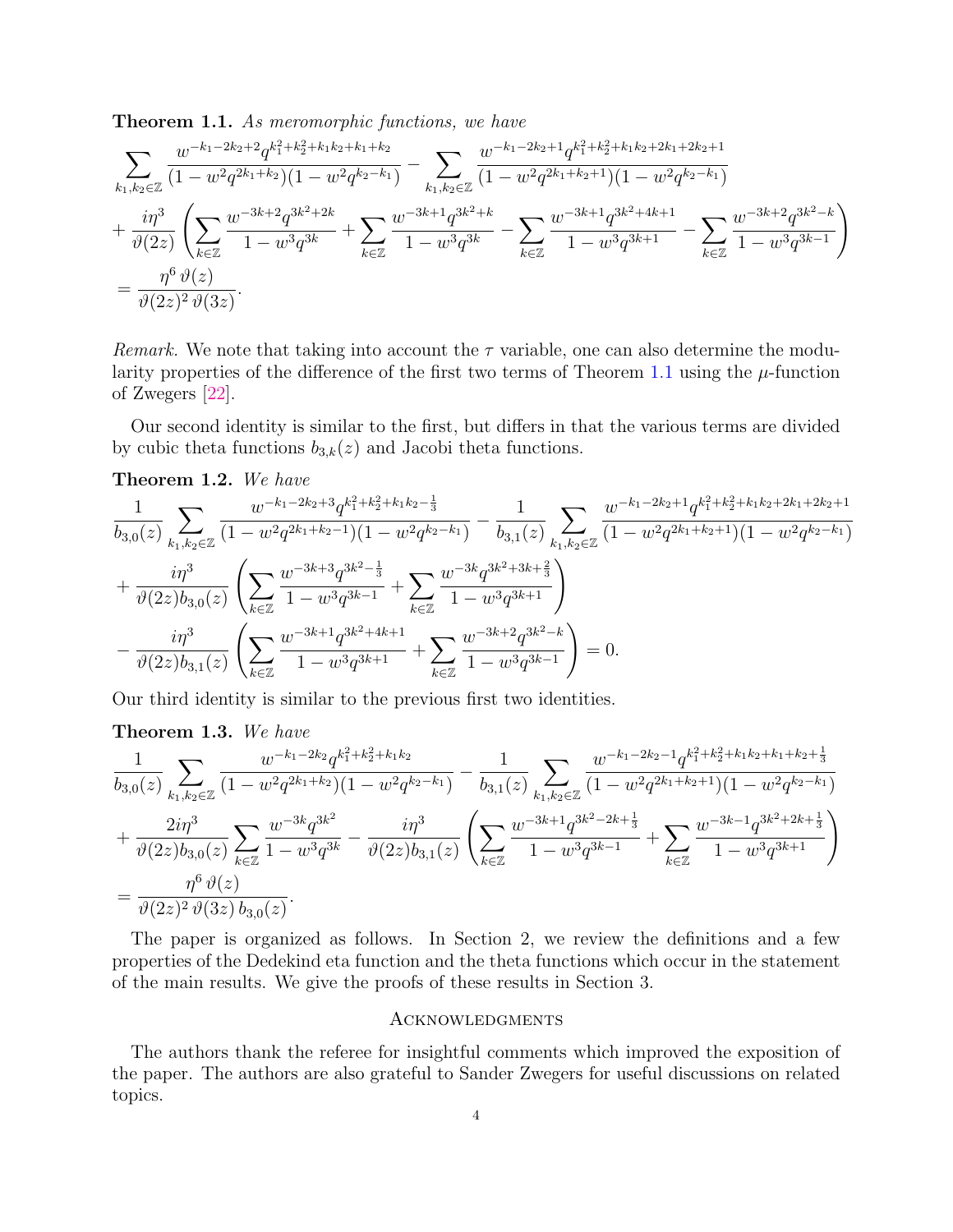#### 2. Preliminaries

This section defines the eta and theta functions which appear in the theorems and the proofs, and recalls the elliptic transformations of the theta functions. The Dedekind eta and Jacobi theta functions are defined by

<span id="page-4-0"></span>(2.1) 
$$
\eta = \eta(\tau) := q^{\frac{1}{24}} \prod_{n=1}^{\infty} (1 - q^n),
$$

(2.2) 
$$
\vartheta(z) = \vartheta(z;\tau) := -iw^{-\frac{1}{2}}q^{\frac{1}{8}}(q)_{\infty}(w^{-1}q)_{\infty}(w)_{\infty} = i \sum_{r \in \frac{1}{2} + \mathbb{Z}} (-1)^{r - \frac{1}{2}} w^r q^{\frac{r^2}{2}}.
$$

Here  $(a)_n = (a;q)_n := \prod_{j=0}^{n-1} (1 - aq^j)$ , and the last equality is the content of the famous Jacobi triple product identity. The Dedekind eta function is well-known to be a modular form of weight 1/2, whereas the Jacobi theta function is a Jacobi form of weight and index both 1/2.

<span id="page-4-2"></span>In particular, we need the elliptic transformations of  $\vartheta$  ( $n \in \mathbb{Z}$ ):

(2.3) 
$$
\vartheta(z + n\tau) = (-1)^n q^{-\frac{n^2}{2}} w^{-n} \vartheta(z).
$$

Moreover, it is easily verified using the infinite product expression for  $\vartheta$  in [\(2.2\)](#page-4-0) that

$$
\vartheta'(0) = -2\pi\eta^3.
$$

We next define the theta functions  $b_{r,k}$  which appeared in equation [\(1.3\)](#page-2-1). They sum over the  $A_{r-1}$  root lattices and are defined by

(2.5) 
$$
b_{r,k}(z) = b_{r,k}(z; \tau) := \sum_{\substack{\sum_{j=1}^r a_j = 0 \\ a_j \in \frac{k}{r} + \mathbb{Z}}} q^{-\sum_{j < \ell} a_j a_\ell} w^{\frac{1}{2} \sum_{j < \ell} (a_j - a_\ell)}.
$$

We are mainly interested in the case  $r = 3$ , the cubic theta functions, in which the theta functions are explicitly given by

<span id="page-4-4"></span><span id="page-4-3"></span><span id="page-4-1"></span>
$$
b_{3,0}(z) = \sum_{m,n \in \mathbb{Z}} q^{m^2 + n^2 + mn} w^{m+2n},
$$
  

$$
b_{3,1}(z) = \sum_{m,n \in \mathbb{Z}} q^{m^2 + n^2 + mn + m + n + \frac{1}{3}} w^{m+2n+1}.
$$

These satisfy the following transformation formula

(2.6) 
$$
b_{3,k}(z+\tau) = q^{-1}w^{-2}b_{3,k}(z).
$$

These "cubic" theta functions have been of great interest in the literature, starting with their introduction by Borwein and Borwein [\[2\]](#page-13-11). In particular, the general theory of theta functions of shapes such as those in  $b_{3,k}$  in a general context analogous to the usual Jacobian elliptic functions has been worked out in great detail by Schultz [\[16\]](#page-13-12).

## 3. Proofs of theorems

**Proof of Theorem [1.1:](#page-3-0)** The first key step is to show that the difference of the left- and right-hand sides satisfies the elliptic transformation law of a Jacobi form of negative index.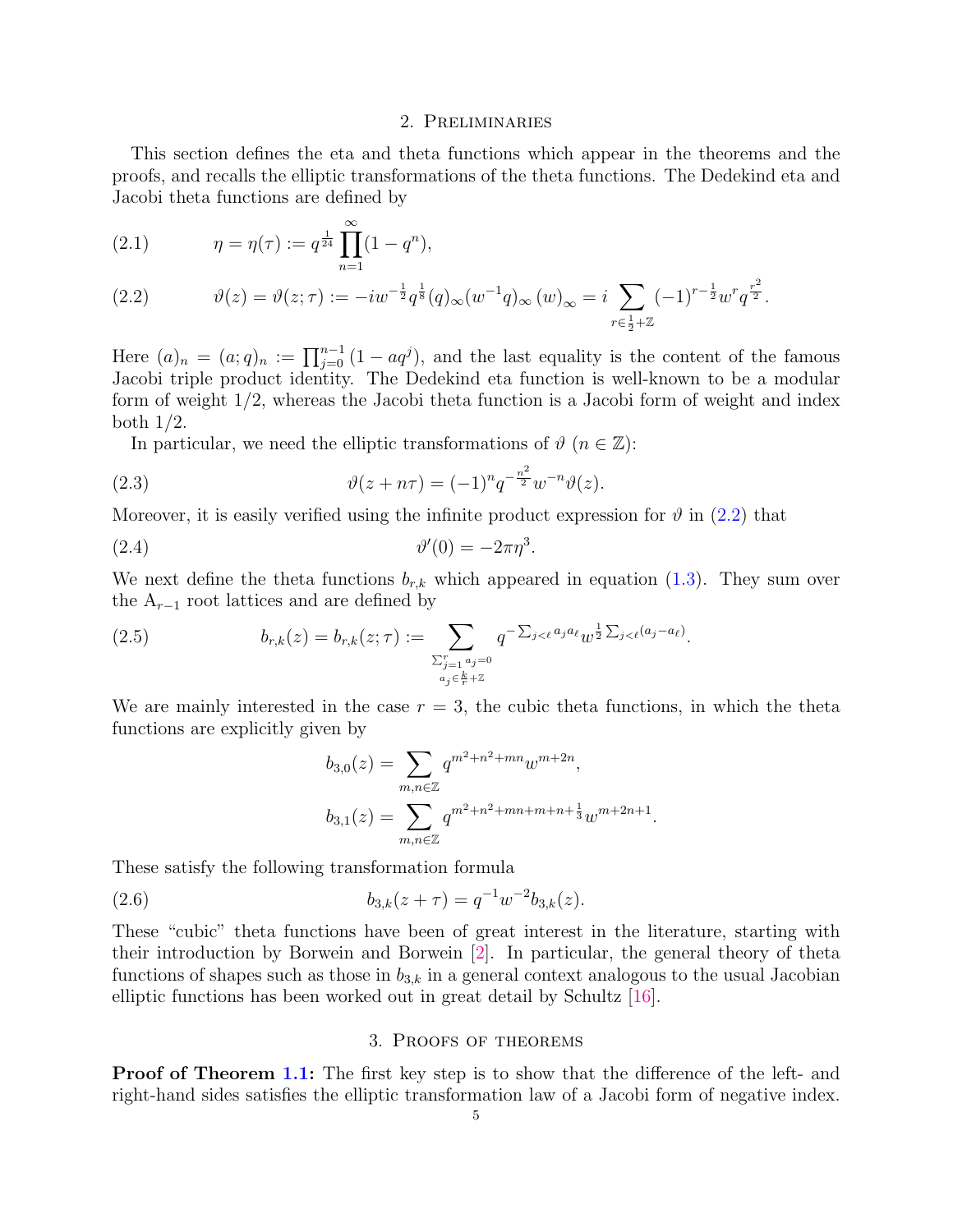By a function  $\varphi$  satisfying this *elliptic transformation law of index m*, we mean a function which transforms as

<span id="page-5-1"></span>(3.1) 
$$
\varphi(z + \lambda \tau + \mu; \tau) = e^{-2\pi i m \left(\lambda^2 \tau + 2\lambda z\right)} \varphi(z; \tau) \quad \text{for all } \lambda, \mu \in \mathbb{Z}.
$$

For a meromorphic function  $\varphi$  satisfying this equation, the number of zeros minus the number of poles is equal to 2m (cf. Theorem 1.2 of [\[6\]](#page-13-13)). Thus, if  $m < 0$ , as in our case, there must either be poles in  $z$  or the function is identically zero. In the second step of our proof, we compare the location of poles (all of which happen to be simple) and residues at these poles for the two sides of our identity and show that they all match. Thus, the difference is holomorphic and transforms with negative index, and is hence zero.

For the first step, we begin by denoting the right-hand and the left-hand sides of the claimed equation by r and  $\ell$ , respectively. Then by  $(2.3)$ , we find that

$$
r(z+\tau) = q^8 w^{16} r(z).
$$

We now aim to show that  $\ell$  satisfies the same transformation law. Write  $\ell = \ell_1 + \ell_2$  with  $\ell_1$ the first and  $\ell_2$  the second line of the equation defining  $\ell$ .

We first consider  $\ell_1$ . We call the first summand (resp. negative of the second) summand in  $\ell_1, \ell_{11}$  (resp.  $\ell_{12}$ ). We get

$$
\ell_{11}(z+\tau) - q^8 w^{16} \ell_{11}(z) = \sum_{k_1,k_2 \in \mathbb{Z}} \frac{w^{-k_1 - 2k_2 + 6} q^{k_1^2 + k_2^2 + k_1 k_2 - 2k_1 - 5k_2 + 8}}{\left(1 - w^2 q^{2k_1 + k_2}\right) \left(1 - w^2 q^{k_2 - k_1}\right)} \left(1 - w^{12} q^{3k_1 + 6k_2}\right),
$$

where for the first summand, we shift  $k_2 \mapsto k_2 - 2$ . We then substitute the identity

<span id="page-5-0"></span>(3.2) 
$$
1 - w^{12} q^{3k_1 + 6k_2} = (1 - w^2 q^{k_2 - k_1}) (1 + w^4 q^{k_1 + 2k_2} + w^8 q^{2k_1 + 4k_2}) + (1 - w^2 q^{2k_1 + k_2}) (w^2 q^{k_2 - k_1} + w^6 q^{3k_2} + w^{10} q^{k_1 + 5k_2}).
$$

The contribution from the first term, which we call  $G_1$ , gives

$$
G_1(z) = \sum_{k_1,k_2 \in \mathbb{Z}} \frac{w^{-3k_1 - 2k_2 + 6} q^{3k_1^2 + k_2^2 + 3k_1k_2 - 8k_1 - 5k_2 + 8}}{1 - w^2 q^{k_2}} \left(1 + w^4 q^{3k_1 + 2k_2} + w^8 q^{6k_1 + 4k_2}\right),
$$

where we let  $k_2 \mapsto k_2 - 2k_1$  and then  $k_1 \mapsto -k_1$ . Similarly the contribution from the second term in  $(3.2)$ , denoted  $G_2$ , is

$$
G_2(z) = \sum_{k_1,k_2 \in \mathbb{Z}} \frac{w^{-3k_1 - 2k_2 + 8} q^{3k_1^2 + k_2^2 + 3k_1k_2 - 7k_1 - 4k_2 + 8}}{1 - w^2 q^{k_2}} \left(1 + w^4 q^{3k_1 + 2k_2} + w^8 q^{6k_1 + 4k_2}\right),
$$

where we sent  $k_2 \mapsto k_2 + k_1$ .

Next

$$
\ell_{12}(z+\tau) - q^8 w^{16} \ell_{12}(z) = \sum_{k_1,k_2 \in \mathbb{Z}} \frac{w^{-k_1 - 2k_2 + 5} q^{k_1^2 + k_2^2 + k_1 k_2 - k_1 - 4k_2 + 6}}{\left(1 - w^2 q^{2k_1 + k_2 + 1}\right) \left(1 - w^2 q^{k_2 - k_1}\right)} \left(1 - w^{12} q^{3k_1 + 6k_2 + 3}\right),
$$

where in the first term, we shift  $k_2 \mapsto k_2 - 2$ . Similarly as before, we decompose

$$
1 - w^{12} q^{3k_1 + 6k_2 + 3} = \left(1 - w^2 q^{k_2 - k_1}\right) \left(1 + w^4 q^{k_1 + 2k_2 + 1} + w^8 q^{2k_1 + 4k_2 + 2}\right) + \left(1 - w^2 q^{2k_1 + k_2 + 1}\right) \left(w^2 q^{k_2 - k_1} + w^6 q^{3k_2 + 1} + w^{10} q^{k_1 + 5k_2 + 2}\right).
$$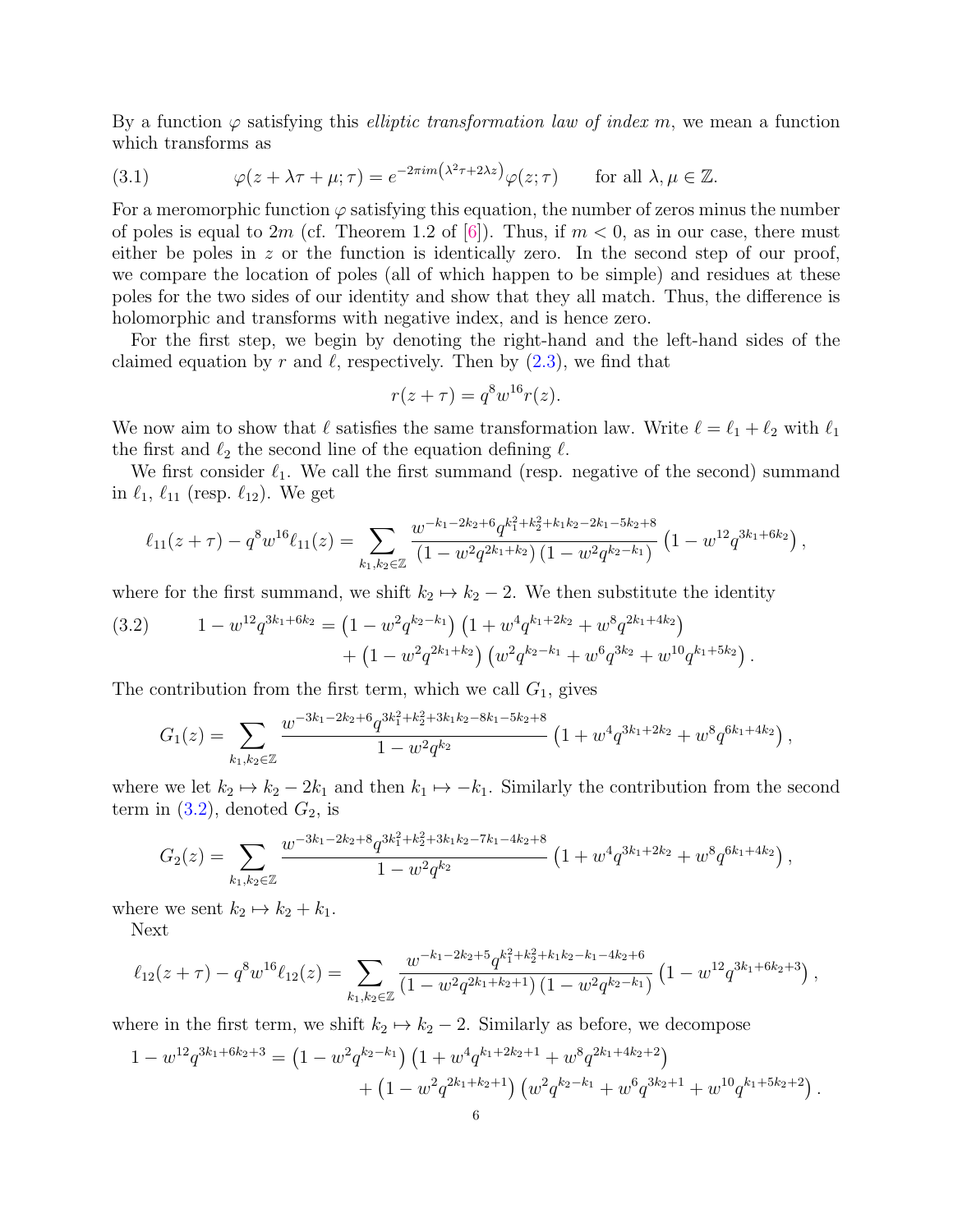We call the contribution from the first term  $G_3$ . After changing variables to  $k_2 \mapsto k_2-2k_1-1$ and then  $k_1 \mapsto -k_1 - 1$ , we get

<span id="page-6-1"></span>
$$
(3.3) \quad G_3(z) = \sum_{k_1,k_2 \in \mathbb{Z}} \frac{w^{-3k_1 - 2k_2 + 4} q^{3k_1^2 + k_2^2 + 3k_1k_2 - 4k_1 - 3k_2 + 4}}{1 - w^2 q^{k_2}} \left(1 + w^4 q^{3k_1 + 2k_2 + 2} + w^8 q^{6k_1 + 4k_2 + 4}\right).
$$

The contribution of the second summand  $G_4$  is, shifting  $k_2 \mapsto k_2 + k_1$ ,

<span id="page-6-2"></span>
$$
(3.4) \quad G_4(z) = \sum_{k_1,k_2 \in \mathbb{Z}} \frac{w^{-3k_1 - 2k_2 + 7} q^{3k_1^2 + k_2^2 + 3k_1k_2 - 5k_1 - 3k_2 + 6}}{1 - w^2 q^{k_2}} \left(1 + w^4 q^{3k_1 + 2k_2 + 1} + w^8 q^{6k_1 + 4k_2 + 2}\right).
$$

Substituting the expressions for  $G_j$ , we find that

$$
G_1(z) + G_2(z) - G_3(z) - G_4(z) = \sum_{k_1, k_2 \in \mathbb{Z}} \frac{w^{-3k_1 - 2k_2} q^{3k_1^2 + k_2^2 + 3k_1k_2 + 8}}{1 - w^2 q^{k_2}} \left( w^6 q^{-8k_1 - 5k_2} + w^{10} q^{-5k_1 - 3k_2} + w^{14} q^{-2k_1 - k_2} + w^8 q^{-7k_1 - 4k_2} + w^{12} q^{-4k_1 - 2k_2} + w^{16} q^{-k_1} - w^4 q^{-4k_1 - 3k_2 - 4} - w^8 q^{-k_1 - k_2 - 2} - w^{12} q^{2k_1 + k_2} - w^7 q^{-5k_1 - 3k_2 - 2} - w^{11} q^{-2k_1 - k_2 - 1} - w^{15} q^{k_1 + k_2} \right).
$$

We label the twelve terms in the brackets by  $j = 1, 2, \ldots, 12$ . For  $j = 1, 2, 4$  and 10, we shift  $k_1 \mapsto k_1 + 1$  and for  $j = 9$  we shift  $k_1 \mapsto k_1 - 1$ . This gives

$$
\sum_{k_1,k_2 \in \mathbb{Z}} \frac{w^{-3k_1 - 2k_2} q^{3k_1^2 + k_2^2 + 3k_1k_2 + 8}}{1 - w^2 q^{k_2}} \left( w^3 q^{-2k_1 - 2k_2 - 5} + w^7 q^{k_1 - 2} + w^{14} q^{-2k_1 - k_2} + w^5 q^{-k_1 - k_2 - 4} \right. \\
\left. + w^{12} q^{-4k_1 - 2k_2} + w^{16} q^{-k_1} - w^4 q^{-4k_1 - 3k_2 - 4} - w^8 q^{-k_1 - k_2 - 2} - w^{15} q^{-4k_1 - 2k_2 + 1} \right. \\
\left. - w^4 q^{k_1 - 4} - w^{11} q^{-2k_1 - k_2 - 1} - w^{15} q^{k_1 + k_2} \right).
$$

We denote the terms in the brackets of the last expression by  $\mathcal{D}_j$ . Substituting now

$$
\mathcal{D}_1 = w^3 q^{-2k_1 - 2k_2 - 5} \left( 1 - w^2 q^{k_2} + w^2 q^{k_2} \right), \quad \mathcal{D}_6 = w^{14} q^{-k_1 - k_2} \left( w^2 q^{k_2} - 1 + 1 \right),
$$
  

$$
\mathcal{D}_7 = -w^4 q^{-4k_1 - 3k_2 - 4} \left( 1 - w^2 q^{k_2} + w^2 q^{k_2} \right), \quad \mathcal{D}_{12} = -w^{13} q^{k_1} \left( w^2 q^{k_2} - 1 + 1 \right)
$$

and dividing out in these terms  $1 - w^2 q^{k_2}$ , we obtain (3.5)

<span id="page-6-0"></span>
$$
\sum_{k_1,k_2 \in \mathbb{Z}} \frac{w^{-3k_1 - 2k_2} q^{3k_1^2 + k_2^2 + 3k_1k_2 + 8}}{1 - w^2 q^{k_2}} \left( w^5 q^{-2k_1 - k_2 - 5} + w^7 q^{k_1 - 2} + w^{14} q^{-2k_1 - k_2} + w^5 q^{-k_1 - k_2 - 4} \right. \\ \left. + w^{12} q^{-4k_1 - 2k_2} + w^{14} q^{-k_1 - k_2} - w^6 q^{-4k_1 - 2k_2 - 4} - w^8 q^{-k_1 - k_2 - 2} \right. \\ \left. - w^{15} q^{-4k_1 - 2k_2 + 1} - w^4 q^{k_1 - 4} - w^{11} q^{-2k_1 - k_2 - 1} - w^{13} q^{k_1} \right) \\ \left. + \sum_{k_1,k_2 \in \mathbb{Z}} w^{-3k_1 - 2k_2} q^{3k_1^2 + k_2^2 + 3k_1k_2 + 8} \left( w^3 q^{-2k_1 - 2k_2 - 5} - w^{14} q^{-k_1 - k_2} - w^4 q^{-4k_1 - 3k_2 - 4} + w^{13} q^{k_1} \right) \right)
$$

.

The last line is a sum of four theta functions  $T_j$   $(j = 1, ..., 4)$ , which we show vanishes. To this end, substitute in  $T_1$  and  $T_2$ ,  $k_1 \mapsto -k_1$  and then  $k_2 \mapsto k_2 + 3k_1$ . Next replacing in  $T_1$ ,  $k_1 \mapsto k_1 + 1$ , and  $k_2 \mapsto k_2 - 2$  shows that  $T_1 + T_3 = 0$ , and replacing in  $T_2$ ,  $k_1 \mapsto k_1 + 1$  and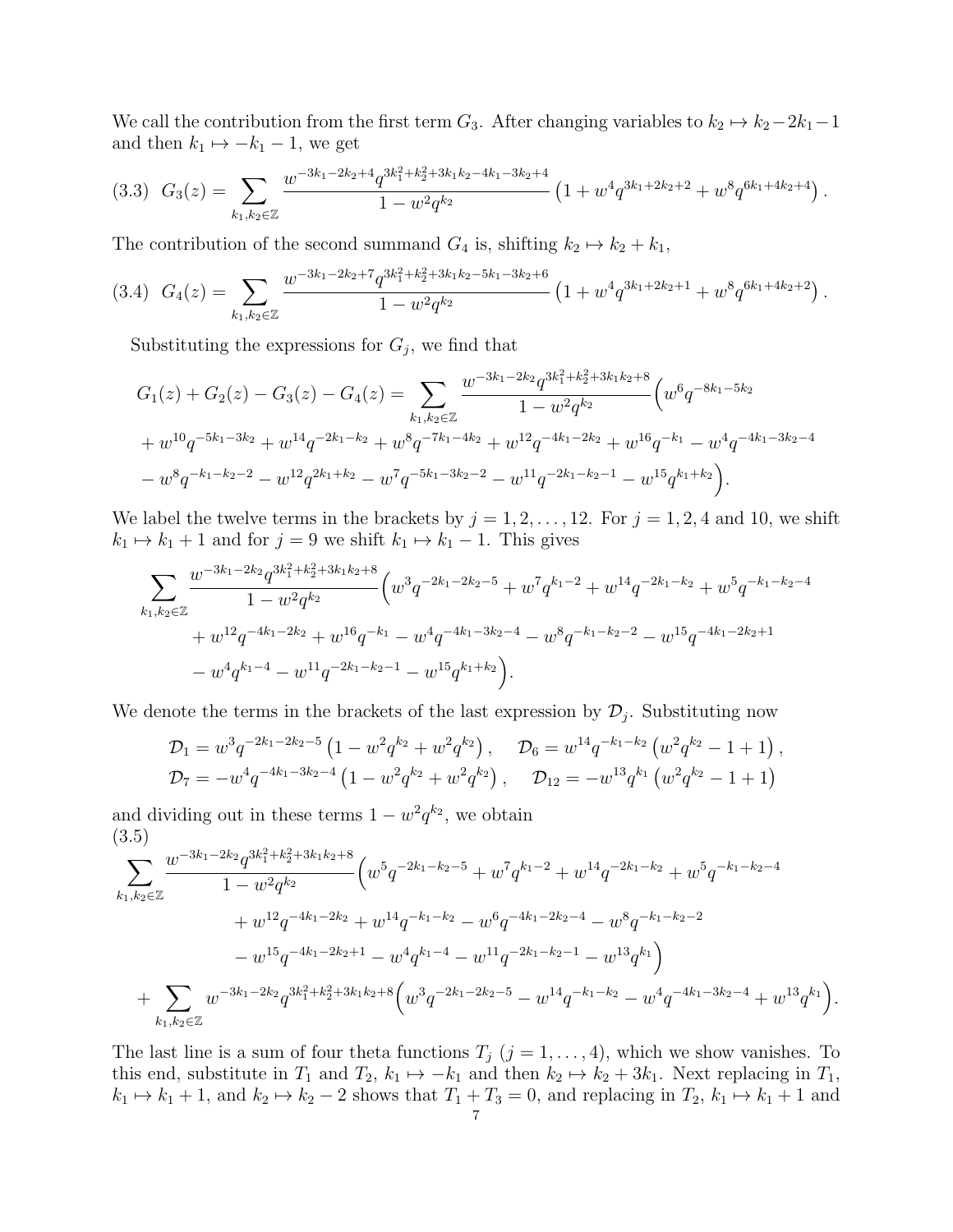$k_2 \mapsto k_2 - 1$ , shows that  $T_2 + T_4 = 0$ . Grouping the terms of the other lines of [\(3.5\)](#page-6-0) gives our final expression for

$$
\ell_1(z+\tau) - q^8 w^{16} \ell_1(z) = G_1(z) + G_2(z) - G_3(z) - G_4(z),
$$

namely (3.6)

<span id="page-7-1"></span>
$$
(1 - w^3 q^2 + w^9 q^4) \sum_{k_1, k_2 \in \mathbb{Z}} \frac{w^{-3k_1 - 2k_2} q^{3k_1^2 + k_2^2 + 3k_1k_2 + 8}}{1 - w^2 q^{k_2}} (w^5 q^{-k_1 - k_2 - 4} - w^4 q^{k_1 - 4})
$$
  
+ 
$$
(1 - w^6 q^4 + w^9 q^5) \sum_{k_1, k_2 \in \mathbb{Z}} \frac{w^{-3k_1 - 2k_2} q^{3k_1^2 + k_2^2 + 3k_1k_2 + 8}}{1 - w^2 q^{k_2}} (w^5 q^{-2k_1 - k_2 - 5} - w^6 q^{-4k_1 - 2k_2 - 4}).
$$

Next we consider the second line,  $\ell_2$ , and set

<span id="page-7-0"></span>
$$
\lambda_2(z):=\frac{-i\vartheta(2z)}{\eta^3}\ell_2(z).
$$

Using [\(2.3\)](#page-4-2) we thus aim to compute the combination

(3.7) 
$$
L_2(z) := \lambda_2(z + \tau) - q^6 w^{12} \lambda_2(z).
$$

We do this termwise and only carry out the details for the first term. This yields the following contribution to [\(3.7\)](#page-7-0)

$$
\sum_{k \in \mathbb{Z}} \frac{w^{-3k+2} q^{3k^2 - k + 2}}{1 - w^3 q^{3k+3}} - \sum_{k \in \mathbb{Z}} \frac{w^{-3k+14} q^{3k^2 + 2k + 6}}{1 - w^3 q^{3k}} = \sum_{k \in \mathbb{Z}} \frac{w^{-3k+5} q^{3k^2 - 7k + 6}}{1 - w^3 q^{3k}} \left(1 - w^9 q^{9k}\right),
$$
  
= 
$$
\sum_{k \in \mathbb{Z}} w^{-3k+2} q^{3k^2 - k + 2} + \sum_{k \in \mathbb{Z}} w^{-3k+8} q^{3k^2 - 4k + 6} + \sum_{k \in \mathbb{Z}} w^{-3k+11} q^{3k^2 - k + 6},
$$

where we shift  $k \mapsto k - 1$  in the first summand on the first line. To obtain the second line we use

$$
(1 - w9q9k) = (1 - w3q3k) (1 + w3q3k + w6q6k),
$$

and map  $k \mapsto k + 1$  in the first summand. Treating the other terms similarly, we obtain that

<span id="page-7-2"></span>(3.8) 
$$
L_2(z) = (1 - w^3 q^2 + w^9 q^4) \sum_{k \in \mathbb{Z}} \left( w^{-3k+2} q^{3k^2 - k + 2} - w^{-3k+4} q^{3k^2 - 5k + 4} \right) + (1 - w^6 q^4 + w^9 q^5) \sum_{k \in \mathbb{Z}} \left( w^{-3k+1} q^{3k^2 - 2k + 1} - w^{-3k+2} q^{3k^2 - 4k + 2} \right).
$$

Summarizing, we have to show the following identity:

$$
\ell_1(z+\tau) - q^8 w^{16} \ell_1(z) + q^2 w^4 \frac{i\eta^3}{\vartheta(2z)} L_2(z) = 0.
$$

Since both  $\ell_1(z + \tau) - q^8 w^{16} \ell_1(z)$  (see [\(3.6\)](#page-7-1)) and  $L_2$  (see [\(3.8\)](#page-7-2)) contain a term with (1 –  $w^3q^2 + w^9q^4$  and  $(1 - w^6q^4 + w^9q^5)$ , the identity in particular holds if the following two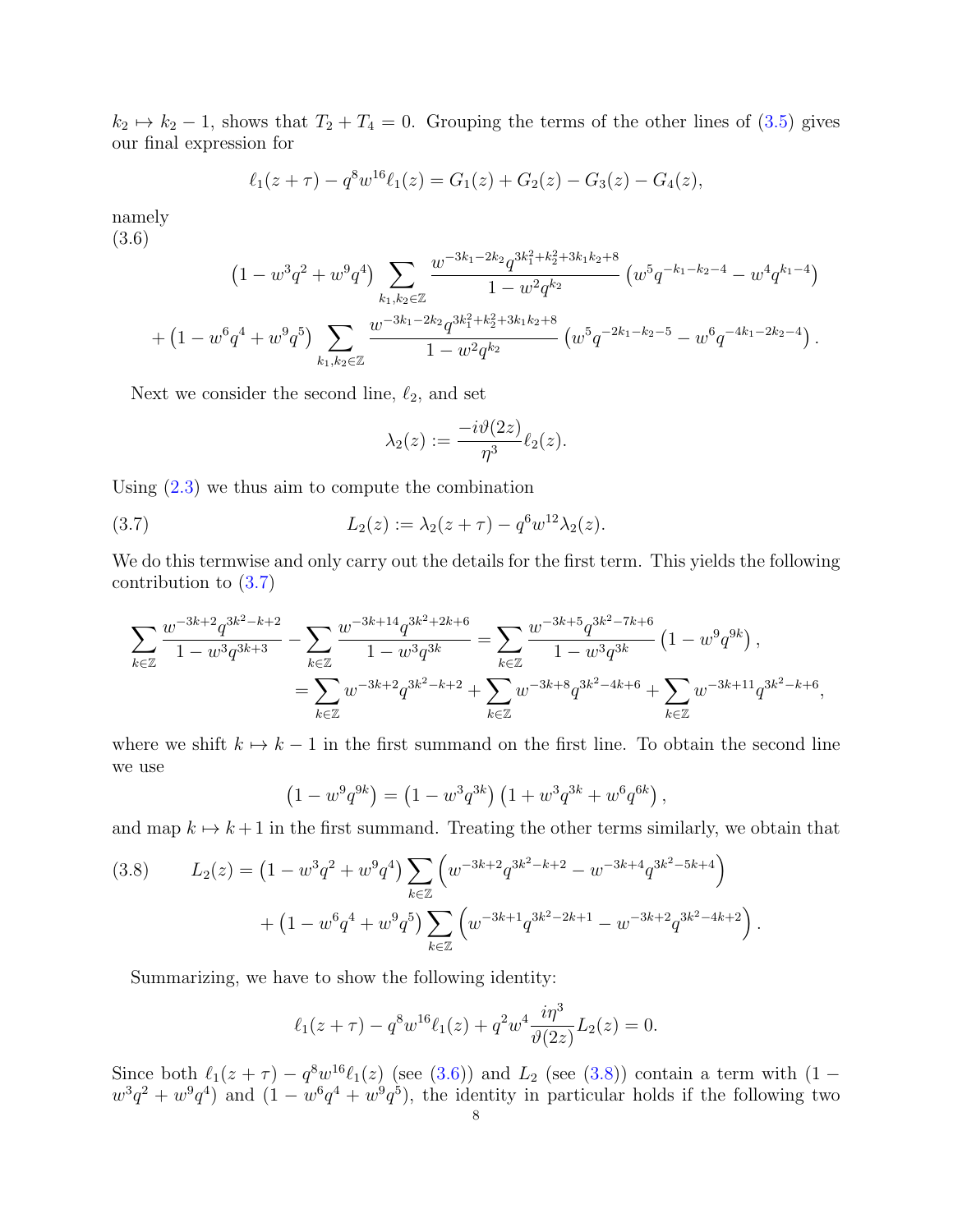identities hold:

<span id="page-8-0"></span>
$$
(3.9) \sum_{k_1,k_2 \in \mathbb{Z}} \frac{w^{-3k_1 - 2k_2 + 4} q^{3k_1^2 + k_2^2 + 3k_1k_2 + 4}}{1 - w^2 q^{k_2}} \left( w q^{-k_1 - k_2} - q^{k_1} \right)
$$
  

$$
= \frac{i\eta^3}{\vartheta(2z)} \sum_{k \in \mathbb{Z}} \left( w^{-3k + 8} q^{3k^2 - 5k + 6} - w^{-3k + 6} q^{3k^2 - k + 4} \right),
$$

<span id="page-8-1"></span>
$$
(3.10) \sum_{k_1,k_2 \in \mathbb{Z}} \frac{w^{-3k_1 - 2k_2 + 5} q^{3k_1^2 + k_2^2 + 3k_1k_2 + 3}}{1 - w^2 q^{k_2}} \left( q^{-2k_1 - k_2} - w q^{-4k_1 - 2k_2 + 1} \right)
$$
  

$$
= \frac{i \eta^3}{\vartheta(2z)} \sum_{k \in \mathbb{Z}} \left( w^{-3k + 6} q^{3k^2 - 4k + 4} - w^{-3k + 5} q^{3k^2 - 2k + 3} \right).
$$

Denote the left-hand side of [\(3.9\)](#page-8-0) by  $\mathcal{L}_1$  and the right-hand side by  $\mathcal{R}_1$ , and similarly define  $\mathcal{L}_2$  and  $\mathcal{R}_2$  for [\(3.10\)](#page-8-1). We again use elliptic transformations and residue computations to prove these identities. We obtain for the shift  $z \mapsto z + \tau$  of the  $\mathcal{R}_j$ 's, using [\(2.3\)](#page-4-2) and the shift  $k \mapsto k + 1$  in the first summand,

<span id="page-8-3"></span>(3.11) 
$$
\mathcal{R}_1(z+\tau) + w^4 q^8 \mathcal{R}_2(z) = 0, \qquad \mathcal{R}_2(z+\tau) + w q^4 \mathcal{R}_1(z) = 0.
$$

Thus, we want to prove the following identities, which show the desired elliptic transformation properties of the left and right hand sides:

<span id="page-8-2"></span>(3.12) 
$$
\mathcal{L}_1(z+\tau) + w^4 q^8 \mathcal{L}_2(z) = 0, \qquad \mathcal{L}_2(z+\tau) + wq^4 \mathcal{L}_1(z) = 0.
$$

−

In  $\mathcal{L}_1(z+\tau)$  we change  $k_1 \mapsto k_1 + 1$  and  $k_2 \mapsto k_2 - 2$ . After adding  $w^4 q^8 \mathcal{L}_2(z)$ , we can divide out by  $1 - w^2 q^{k_2}$ , to obtain

$$
\mathcal{L}_1(z+\tau) + w^4 q^8 \mathcal{L}_2(z)
$$
\n
$$
= \sum_{k_1,k_2 \in \mathbb{Z}} w^{-3k_1 - 2k_2 + 1} q^{3k_1^2 + k_2^2 + 3k_1k_2 + 5} \left( w^5 q^{-4k_1 - 4k_2 + 7} \left( 1 + w^2 q^{k_2} \right) - w^4 q^{-2k_1 - 3k_2 + 6} \left( 1 + w^2 q^{k_2} \right) \right).
$$

This is a sum of four theta functions  $S_j$ . A direct calculation shows that  $S_1 = -S_3$  and  $S_2 = -S_4$ , which proves the first identity of  $(3.12)$ . The second identity in  $(3.12)$  is proven similarly.

One may verify from the quasi-periodicity [\(3.11\)](#page-8-3) of  $\mathcal{R}_j$ , that  $w^{-11}\mathcal{R}_1(2z)$  and  $w^{-8}\mathcal{R}_2(2z)$ satisfy the elliptic transformation law  $(3.1)$  with index  $m = -5$ . Since we have thus negative index Jacobi forms, we finish the proofs of [\(3.9\)](#page-8-0) and [\(3.10\)](#page-8-1) by showing that both sides have the same poles and the same residues.

We start with  $\mathcal{R}_1$  which has at most simple poles for  $z \in \frac{1}{2}$  $\frac{1}{2}\mathbb{Z}\tau+\frac{1}{2}$  $\frac{1}{2}\mathbb{Z}$ . Given the elliptic transformations [\(3.12\)](#page-8-2) we only need to match residues modulo  $\mathbb{Z} \tau + \mathbb{Z}$ . Firstly consider the pole at  $z = 0$ . We compute the residue to be

$$
-\frac{i}{4\pi} \sum_{k \in \mathbb{Z}} \left( q^{3k^2 - 5k + 6} - q^{3k^2 - k + 4} \right) = 0,
$$

where we shift in the first summand  $k \mapsto -k + 1$  to find that the residue vanishes and also use [\(2.4\)](#page-4-3). At  $z = 1/2$ , using again (2.4) and the equation  $\vartheta(z+1) = -\vartheta(z)$  (as follows easily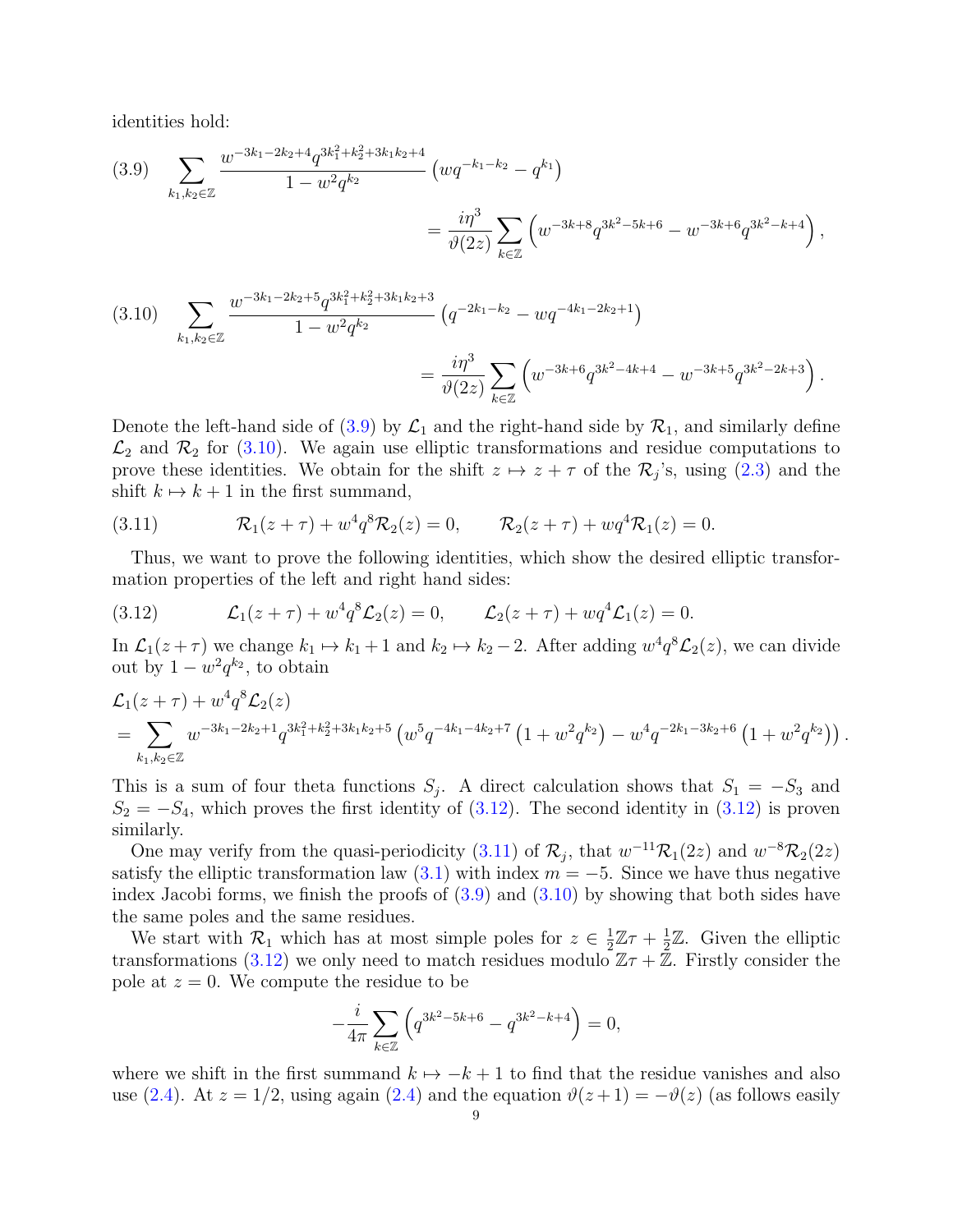from the first identity in  $(2.2)$ , we obtain the residue

$$
\frac{i}{4\pi} \sum_{k \in \mathbb{Z}} \left( (-1)^k q^{3k^2 - 5k + 6} - (-1)^k q^{3k^2 - k + 4} \right) = -\frac{i}{2\pi} \sum_{k \in \mathbb{Z}} (-1)^k q^{3k^2 - k + 4},
$$

where we let  $k \mapsto -k + 1$  in the first summand. At  $z = \tau/2$ , the residue is

$$
\frac{i q^{\frac{1}{2}}}{4\pi} \sum_{k \in \mathbb{Z}} \left( q^{-\frac{3k}{2}+4} q^{3k^2-5k+6} - q^{-\frac{3k}{2}+3} q^{3k^2-k+4} \right) = \frac{i}{4\pi} \sum_{k \in \mathbb{Z}} \left( q^{3k^2+\frac{k}{2}+7} - q^{3k^2-\frac{5k}{2}+\frac{15}{2}} \right),
$$

shifting again  $k \mapsto -k + 1$  in the first summand. Moreover, we use [\(2.3\)](#page-4-2) to compute that

$$
\vartheta'(\tau) = -q^{-\frac{1}{2}} \frac{\partial}{\partial z} \left[ w^{-1} \vartheta(z) \right]_{z=0} = -q^{-\frac{1}{2}} \vartheta'(0)
$$

since  $\vartheta$  is odd as a function of z. Finally at  $z = \tau/2 + 1/2$ , our residue becomes

$$
-\frac{i q^{\frac{1}{2}}}{4\pi} \sum_{k \in \mathbb{Z}} \left( (-1)^k q^{-\frac{3k}{2}+4} q^{3k^2-5k+6} - (-1)^k q^{-\frac{3k}{2}+3} q^{3k^2-k+4} \right)
$$
  

$$
=\frac{i}{4\pi} \sum_{k \in \mathbb{Z}} \left( (-1)^k q^{3k^2+\frac{k}{2}+7} + (-1)^k q^{3k^2-\frac{5k}{2}+\frac{15}{2}} \right),
$$

making again the shift  $k \mapsto -k + 1$  in the first summand.

We next turn to  $\mathcal{L}_1$ . We see that we again have at most simple poles at  $\frac{1}{2}\mathbb{Z} + \tau \frac{1}{2}$  $\frac{1}{2}\mathbb{Z}$ . For  $z = 0$  a pole can only come from the term  $k_2 = 0$  yielding the contribution

$$
\frac{i}{4\pi} \sum_{k_1 \in \mathbb{Z}} q^{3k_1^2 + 4} \left( q^{-k_1} - q^{k_1} \right) = 0
$$

by changing  $k_1 \mapsto -k_1$  in the second term. At  $z = 1/2$  again the pole comes from  $k_2 = 0$ yielding

$$
\frac{i}{4\pi} \sum_{k_1 \in \mathbb{Z}} (-1)^{k_1} q^{3k_1^2 + 4} \left( -q^{-k_1} - q^{k_1} \right) = -\frac{i}{2\pi} \sum_{k_1 \in \mathbb{Z}} (-1)^{k_1} q^{3k_1^2 - k_1 + 4}
$$

which matches the residue of  $\mathcal{R}_1$ . At  $z = \tau/2$ , the pole comes from  $k_2 = -1$  yielding

$$
\frac{i}{4\pi} \sum_{k_1 \in \mathbb{Z}} q^{3k_1^2 - \frac{9k_1}{2} + 8} \left( q^{-k_1 + \frac{3}{2}} - q^{k_1} \right) = \frac{i}{4\pi} \left( \sum_{k_1 \in \mathbb{Z}} q^{3k_1^2 + \frac{k_1}{2} + 7} - \sum_{k_1 \in \mathbb{Z}} q^{3k_1^2 - \frac{5k_1}{2} + \frac{15}{2}} \right),
$$

where for the first summand we change  $k_1 \mapsto k_1+1$ , and in the second summand  $k_1 \mapsto -k_1+1$ . Finally at  $z = \tau/2 + 1/2$  the pole comes from  $k_2 = -1$  yielding

$$
-\frac{i}{4\pi} \sum_{k_1 \in \mathbb{Z}} (-1)^{k_1} q^{3k_1^2 - \frac{9k_1}{2} + 8} \left( q^{-k_1 + \frac{3}{2}} + q^{k_1} \right)
$$
  
= 
$$
\frac{i}{4\pi} \left( \sum_{k_1 \in \mathbb{Z}} (-1)^{k_1} q^{3k_1^2 + \frac{k_1}{2} + 7} + \sum_{k_1 \in \mathbb{Z}} (-1)^{k_1} q^{3k_1^2 - \frac{5k_1}{2} + \frac{15}{2}} \right),
$$

where for the first summand we shift again  $k_1 \mapsto k_1 + 1$ , and in the second summand  $k_1 \mapsto -k_1 + 1$ . So we see that all residues of  $\mathcal{L}_1$  and  $\mathcal{R}_1$  match. The calculation of the residues of  $\mathcal{L}_2$  and  $\mathcal{R}_2$  is similar to those  $\mathcal{L}_1$  and  $\mathcal{R}_1$ , so we omit the calculation.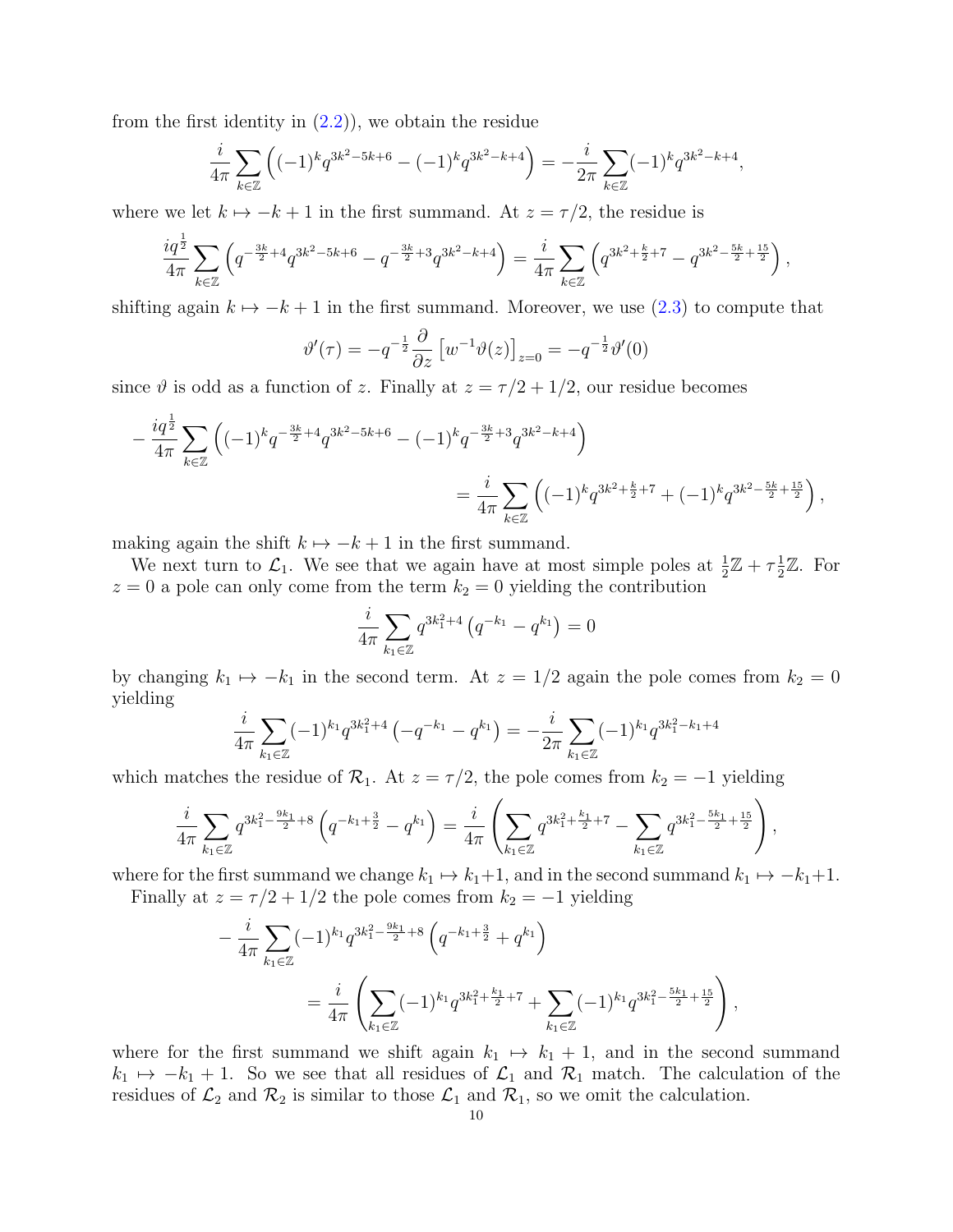At this point, we have proven that the left and right hand sides of Theorem [1.1](#page-3-0) transform identically under the elliptic transformation  $z \mapsto z + \tau$ . It is straightforward to check that they also transform the same under  $z \mapsto z + 1$ . To finish the proof, one needs again to verify that the poles and residues of both sides match. To this end, we multiply both sides by  $\vartheta(2z)^2$  $\frac{2z}{\eta^6}$ . We see that both sides still satisfy the elliptic transformation law of negative index Jacobi forms with simple poles at  $\frac{m}{3}\tau + \frac{n}{3}$  $\frac{n}{3}$ , with  $(m, n) = (0, 1), (0, 2), (1, 0), (1, 1), (1, 2),$  $(2,0), (2,1)$  and  $(2,2)$ . Note that at  $(0,0)$  we have a removable singularity. We omit the details of the calculations and only list the residues. For  $(m, n) = (0, 1)$ , the residue equals  $\frac{\vartheta(\frac{1}{3})}{\sqrt{2}}$  $\frac{\vartheta(\frac{1}{3})}{6\pi\eta^3}$ ; for  $(m, n) = (0, 2), -\frac{\vartheta(\frac{1}{3})}{6\pi\eta^3}$  $\frac{\vartheta(\frac{1}{3})}{6\pi\eta^3}$ ; for  $(m, n) = (1, 0), \frac{q^{\frac{1}{2}}\vartheta(\frac{\tau}{3})}{6\pi\eta^3}$  $\frac{\frac{1}{2}\vartheta(\frac{\tau}{3})}{6\pi\eta^3}; \, \text{for } (m,n)=(1,1), \, -\frac{q^{\frac{1}{2}}\vartheta(\frac{\tau+1}{3})}{6\pi\eta^3}$  $\frac{\nu(\frac{1}{3})}{6\pi\eta^3}$ ; for  $(m, n) = (1, 2), \frac{q^{\frac{1}{2}}\vartheta(\frac{\tau+2}{3})}{6\pi n^3}$  $\frac{\vartheta(\frac{\tau+2}{3})}{6\pi\eta^3}$ ; for  $(m,n)=(2,0), -\frac{q^2\vartheta(\frac{2\tau}{3})}{6\pi\eta^3}$  $\frac{f^2\vartheta(\frac{2\tau}{3})}{6\pi\eta^3}$ ; for  $(m,n)=(2,1),\,\frac{q^2\vartheta(\frac{2\tau+1}{3})}{6\pi\eta^3}$  $\frac{\sqrt{3}}{6\pi\eta^3}$ ; and for  $(m, n) = (2, 2), -\frac{q^2\vartheta(\frac{2\tau+2}{3})}{6\pi n^3}$  $\frac{\sqrt{3}}{6\pi\eta^3}$ .  $\Box$ 

**Proof of Theorem [1.2:](#page-3-1)** We follow the same strategy as in the proof for Theorem [1.1.](#page-3-0) Since many steps are almost identical to those in the proof of Theorem [1.1,](#page-3-0) we only give the main intermediate results. We denote the first line of Theorem [1.2](#page-3-1) by  $\ell_1^*(z)$ . First we consider the periodicity of the generalized Appell functions in  $\ell_1^*(z)$  under  $z \mapsto z + \tau$  without the  $b_{3,k}$ . We define  $\ell_{11}^*$  as  $b_{3,0}$  times the first summand in  $\ell_1^*$ . Sending  $w \mapsto wq$  in  $\ell_{11}^*$  and adding  $-q^8w^{16}$ times the original function, we have

<span id="page-10-0"></span>
$$
(3.13) \qquad \sum_{k_1,k_2 \in \mathbb{Z}} \frac{w^{-k_1 - 2k_2 + 7} q^{k_1^2 + k_2^2 + k_1 k_2 - 3k_1 - 6k_2 + \frac{32}{3}}}{(1 - w^2 q^{2k_1 + k_2 - 1})(1 - w^2 q^{k_2 - k_1})} \left(1 - w^{12} q^{3k_1 + 6k_2 - 3}\right).
$$

Similar to the proof of Theorem [1.1,](#page-3-0) we substitute the equality

<span id="page-10-1"></span>
$$
(3.14) \qquad \qquad 1 - w^{12} q^{3k_1 + 6k_2 - 3} = (1 - w^2 q^{k_2 - k_1}) \left(1 + w^4 q^{k_1 + 2k_2 - 1} + w^8 q^{2k_1 + 4k_2 - 2}\right) + \left(1 - w^2 q^{2k_1 + k_2 - 1}\right) \left(w^2 q^{k_2 - k_1} + w^6 q^{3k_2 - 1} + w^{10} q^{k_1 + 5k_2 - 2}\right),
$$

and write [\(3.13\)](#page-10-0) as  $G_1^* + G_2^*$ , where  $G_1^*$  and  $G_2^*$  come from the two terms in [\(3.14\)](#page-10-1). They are given by

$$
G_1^*(z) = \sum_{k_1, k_2 \in \mathbb{Z}} \frac{w^{-3k_1 - 2k_2 + 5} q^{3k_1^2 + k_2^2 + 3k_1k_2 - 6k_1 - 4k_2 + \frac{17}{3}}}{1 - w^2 q^{k_2}} \left(1 + w^4 q^{3k_1 + 2k_2 + 1} + w^8 q^{6k_1 + 4k_2 + 2}\right),
$$
  

$$
G_2^*(z) = \sum_{k_1, k_2 \in \mathbb{Z}} \frac{w^{-3k_1 - 2k_2 + 6} q^{3k_1^2 + k_2^2 + 3k_1k_2 - 3k_1 - 2k_2 + \frac{14}{3}}}{1 - w^2 q^{k_2}} \left(1 + w^4 q^{3k_1 + 2k_2 + 2} + w^8 q^{6k_1 + 4k_2 + 4}\right),
$$

where for  $G_1^*$  we shifted  $k_2 \mapsto k_2 - 2k_1 + 1$  followed by  $k_1 \mapsto -k_1$ , and for  $G_2^*$  we shifted  $k_2 \mapsto k_2 + k_1$  followed by  $k_1 \mapsto k_1 + 1$ . After a few more elementary manipulations, we see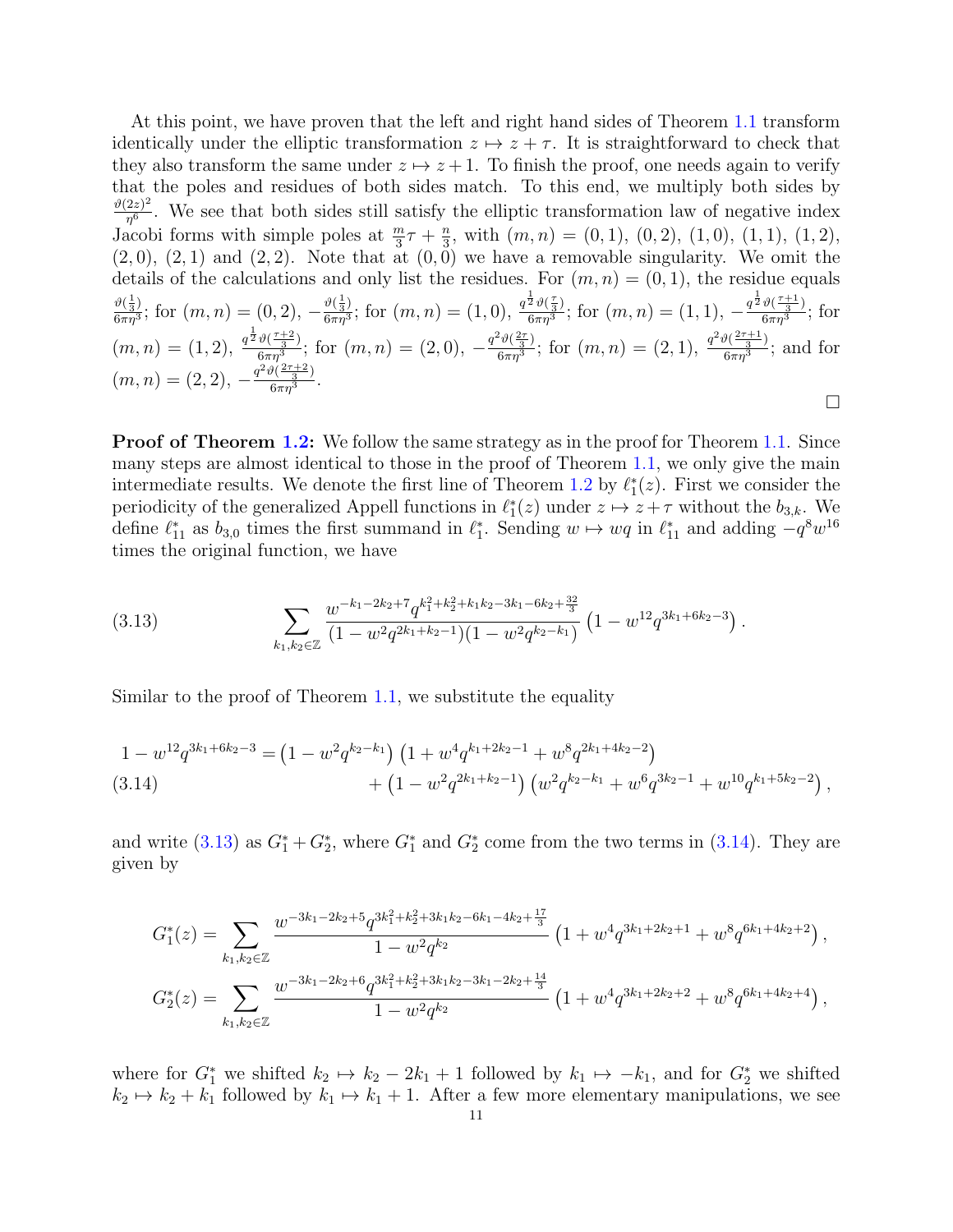that we can write  $G_1^* + G_2^*$  as

<span id="page-11-0"></span>
$$
(1 + w^{6}q^{4} + w^{9}q^{5}) \sum_{k_{1},k_{2} \in \mathbb{Z}} \frac{w^{-3k_{1} - 2k_{2} + 4}q^{3k_{1}^{2} + k_{2}^{2} + 3k_{1}k_{2} + \frac{8}{3}}}{1 - w^{2}q^{k_{2}}}
$$
  
\n
$$
(3.15) + (1 + w^{3}q^{2} + w^{9}q^{4}) \sum_{k_{1},k_{2} \in \mathbb{Z}} \frac{w^{-3k_{1} - 2k_{2} + 8}q^{3k_{1}^{2} + k_{2}^{2} + 3k_{1}k_{2} - 3k_{1} - k_{2} + \frac{14}{3}}}{1 - w^{2}q^{k_{2}}}
$$
  
\n
$$
+ wq^{\frac{5}{3}}(1 + w^{3}q^{2} + w^{6}q^{4}) b_{3,0}(z).
$$

We define  $\ell_{12}^*$  as  $-b_{3,1}$  times the second summand in  $\ell_1^*$ . Comparing with Theorem [1.1,](#page-3-0) we see that  $\ell_{12}^*$  is identical to  $\ell_{12}$ . Therefore,  $\ell_{12}^*(z + \tau) - q^8 w^{16} \ell_{12}^*(z)$  equals  $G_3 + G_4$  with  $G_3$ and  $G_4$  given respectively in [\(3.3\)](#page-6-1) and [\(3.4\)](#page-6-2). With a few manipulations, we bring  $G_3 + G_4$ in the following form:

<span id="page-11-1"></span>
$$
(1+w^9q^4)\sum_{k_1,k_2\in\mathbb{Z}}\frac{w^{-3k_1-2k_2+9}q^{3k_1^2+k_2^2+3k_1k_2-5k_1-2k_2+6}}{1-w^2q^{k_2}}
$$
  
\n
$$
(3.16) + (1+w^9q^5)\sum_{k_1,k_2\in\mathbb{Z}}\frac{w^{-3k_1-2k_2+6}q^{3k_1^2+k_2^2+3k_1k_2-4k_1-2k_2+4}}{1-w^2q^{k_2}}
$$
  
\n
$$
+w^6q^4\sum_{k_1,k_2\in\mathbb{Z}}\frac{w^{-3k_1-2k_2+5}q^{3k_1^2+k_2^2+3k_1k_2-2k_1-k_2+3}}{1-w^2q^{k_2}}
$$
  
\n
$$
+w^3q^2\sum_{k_1,k_2\in\mathbb{Z}}\frac{w^{-3k_1-2k_2+7}q^{3k_1^2+k_2^2+3k_1k_2-k_1+4}}{1-w^2q^{k_2}}+wq^{\frac{5}{3}}(1+w^3q^2+w^6q^4) b_{3,1}(z),
$$

where we pull out the factors  $w^6 q^4$  and  $w^3 q^2$  for later convenience.

We continue with the second line of Theorem [1.2,](#page-3-1) which we denote by  $\ell_2^*$ . Defining

$$
\lambda_2^*(z):=\frac{-i\vartheta(2z)b_{3,0}(z)}{\eta^3}\ell_2^*(z),
$$

we determine for the shift  $z \mapsto z + \tau$  that

<span id="page-11-2"></span>
$$
\lambda_2^*(z+\tau) - w^{12} q^6 \lambda_2^*(z)
$$
\n
$$
(3.17) \qquad = \left(1 + w^3 q^2 + w^9 q^4\right) \sum_{k \in \mathbb{Z}} w^{-3k+3} q^{3k^2 - 3k + \frac{8}{3}} + \left(1 + w^6 q^4 + w^9 q^5\right) \sum_{k \in \mathbb{Z}} w^{-3k} q^{3k^2 + \frac{2}{3}}.
$$

Similarly, we denote the third line by  $\ell_3^*$  and define  $\lambda_3^*(z) := \frac{i \vartheta(2z) b_{3,1}(z)}{\eta^3} \ell_3^*(z)$ . We obtain

<span id="page-11-3"></span>
$$
\lambda_3^*(z+\tau) - w^{12} q^6 \lambda_3^*(z) = (1+w^9 q^4) \sum_{k \in \mathbb{Z}} w^{-3k+1} q^{3k^2+k+2} + w^6 q^4 \sum_{k \in \mathbb{Z}} w^{-3k+1} q^{3k^2-2k+1} + (1+w^9 q^5) \sum_{k \in \mathbb{Z}} w^{-3k+2} q^{3k^2-4k+2} + w^3 q^2 \sum_{k \in \mathbb{Z}} w^{-3k+2} q^{3k^2-k+2}.
$$
\n(3.18)

Combining these results, we can again find identities which imply that the required periodicity holds as in Theorem [1.1.](#page-3-0) To determine the identities, first note that the last terms of [\(3.15\)](#page-11-0) and [\(3.16\)](#page-11-1) cancel each other in the computation of  $\ell_1^*(z + \tau) - q^9 w^{18} \ell_1^*(z)$  (note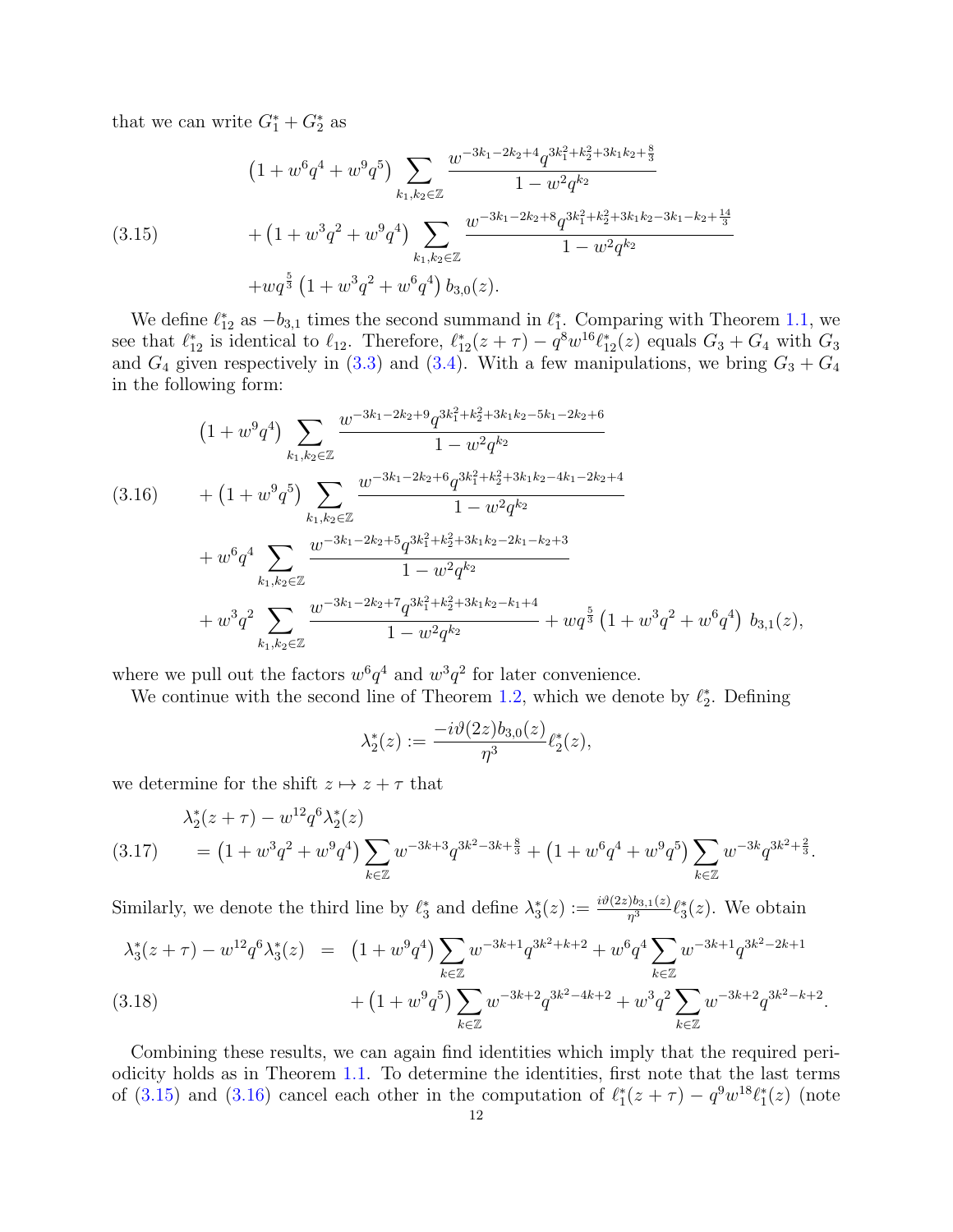that we use [\(2.6\)](#page-4-4)). The first identity then follows by combining the sums  $\Sigma_{k_1,k_2\in\mathbb{Z}}$  in [\(3.15\)](#page-11-0),  $(3.16), (3.17),$  $(3.16), (3.17),$  $(3.16), (3.17),$  $(3.16), (3.17),$  and  $(3.18)$  which are multiplied  $(1 + w<sup>9</sup>q<sup>4</sup>)$  on the left:

<span id="page-12-0"></span>
$$
\frac{1}{b_{3,0}(z)} \sum_{k_1,k_2 \in \mathbb{Z}} \frac{w^{-3k_1 - 2k_2 + 8} q^{3k_1^2 + k_2^2 + 3k_1k_2 - 3k_1 - k_2 + \frac{14}{3}}}{1 - w^2 q^{k_2}}
$$
\n
$$
(3.19) \qquad -\frac{1}{b_{3,1}(z)} \sum_{k_1,k_2 \in \mathbb{Z}} \frac{w^{-3k_1 - 2k_2 + 9} q^{3k_1^2 + k_2^2 + 3k_1k_2 - 5k_1 - 2k_2 + 6}}{1 - w^2 q^{k_2}}
$$
\n
$$
+ w^4 q^2 \frac{i\eta^3}{\vartheta(2z)} \left(\frac{1}{b_{3,0}(z)} \sum_{k \in \mathbb{Z}} w^{-3k+3} q^{3k^2 - 3k + \frac{8}{3}} - \frac{1}{b_{3,1}(z)} \sum_{k \in \mathbb{Z}} w^{-3k+1} q^{3k^2 + k + 2}\right) = 0.
$$

The second identity follows by combining the sums  $\Sigma_{k_1,k_2\in\mathbb{Z}}$  multiplied by  $(1+w^9q^5)$ 

$$
\frac{1}{b_{3,0}(z)}\sum_{k_1,k_2\in\mathbb{Z}}\frac{w^{-3k_1-2k_2+4}q^{3k_1^2+k_2^2+3k_1k_2+\frac{8}{3}}}{1-w^2q^{k_2}}\n-\frac{1}{b_{3,1}(z)}\sum_{k_1,k_2\in\mathbb{Z}}\frac{w^{-3k_1-2k_2+6}q^{3k_1^2+k_2^2+3k_1k_2-4k_1-2k_2+4}}{1-w^2q^{k_2}}\n+w^4q^2\frac{i\eta^3}{\vartheta(2z)}\left(\frac{1}{b_{3,0}(z)}\sum_{k\in\mathbb{Z}}w^{-3k}q^{3k^2+\frac{2}{3}}-\frac{1}{b_{3,1}(z)}\sum_{k\in\mathbb{Z}}w^{-3k+2}q^{3k^2-4k+2}\right)=0.
$$

The third identity follows by combining the sums  $\Sigma_{k_1,k_2\in\mathbb{Z}}$  multiplied by  $w^6q^4$ 

$$
\frac{1}{b_{3,0}(z)}\sum_{k_1,k_2\in\mathbb{Z}}\frac{w^{-3k_1-2k_2+4}q^{3k_1^2+k_2^2+3k_1k_2+\frac{8}{3}}}{1-w^2q^{k_2}}\n-\frac{1}{b_{3,1}(z)}\sum_{k_1,k_2\in\mathbb{Z}}\frac{w^{-3k_1-2k_2+5}q^{3k_1^2+k_2^2+3k_1k_2-2k_1-k_2+3}}{1-w^2q^{k_2}}\n+w^4q^2\frac{i\eta^3}{\vartheta(2z)}\left(\frac{1}{b_{3,0}(z)}\sum_{k\in\mathbb{Z}}w^{-3k}q^{3k^2+\frac{2}{3}}-\frac{1}{b_{3,1}(z)}\sum_{k\in\mathbb{Z}}w^{-3k+1}q^{3k^2-2k+1}\right)=0.
$$

The fourth identity follows by combining the sums  $\Sigma_{k_1,k_2\in\mathbb{Z}}$  multiplied by  $w^3q^2$ 

$$
\frac{1}{b_{3,0}(z)}\sum_{k_1,k_2\in\mathbb{Z}}\frac{w^{-3k_1-2k_2+8}q^{3k_1^2+k_2^2+3k_1k_2-3k_1-k_2+\frac{14}{3}}}{1-w^2q^{k_2}}\n-\frac{1}{b_{3,1}(z)}\sum_{k_1,k_2\in\mathbb{Z}}\frac{w^{-3k_1-2k_2+7}q^{3k_1^2+k_2^2+3k_1k_2-k_1+4}}{1-w^2q^{k_2}}\n+w^4q^2\frac{i\eta^3}{\vartheta(2z)}\left(\frac{1}{b_{3,0}(z)}\sum_{k\in\mathbb{Z}}w^{-3k+3}q^{3k^2-3k+\frac{8}{3}}-\frac{1}{b_{3,1}(z)}\sum_{k\in\mathbb{Z}}w^{-3k+2}q^{3k^2-k+2}\right)=0.
$$

We prove the first identity  $(3.19)$  and leave the proofs of the other identities as an exercise for the reader. First we argue as in the proof of Theorem [1.1](#page-3-0) that (a power of  $w$  times) the function satisfies the elliptic transformation law of a negative index Jacobi form. To this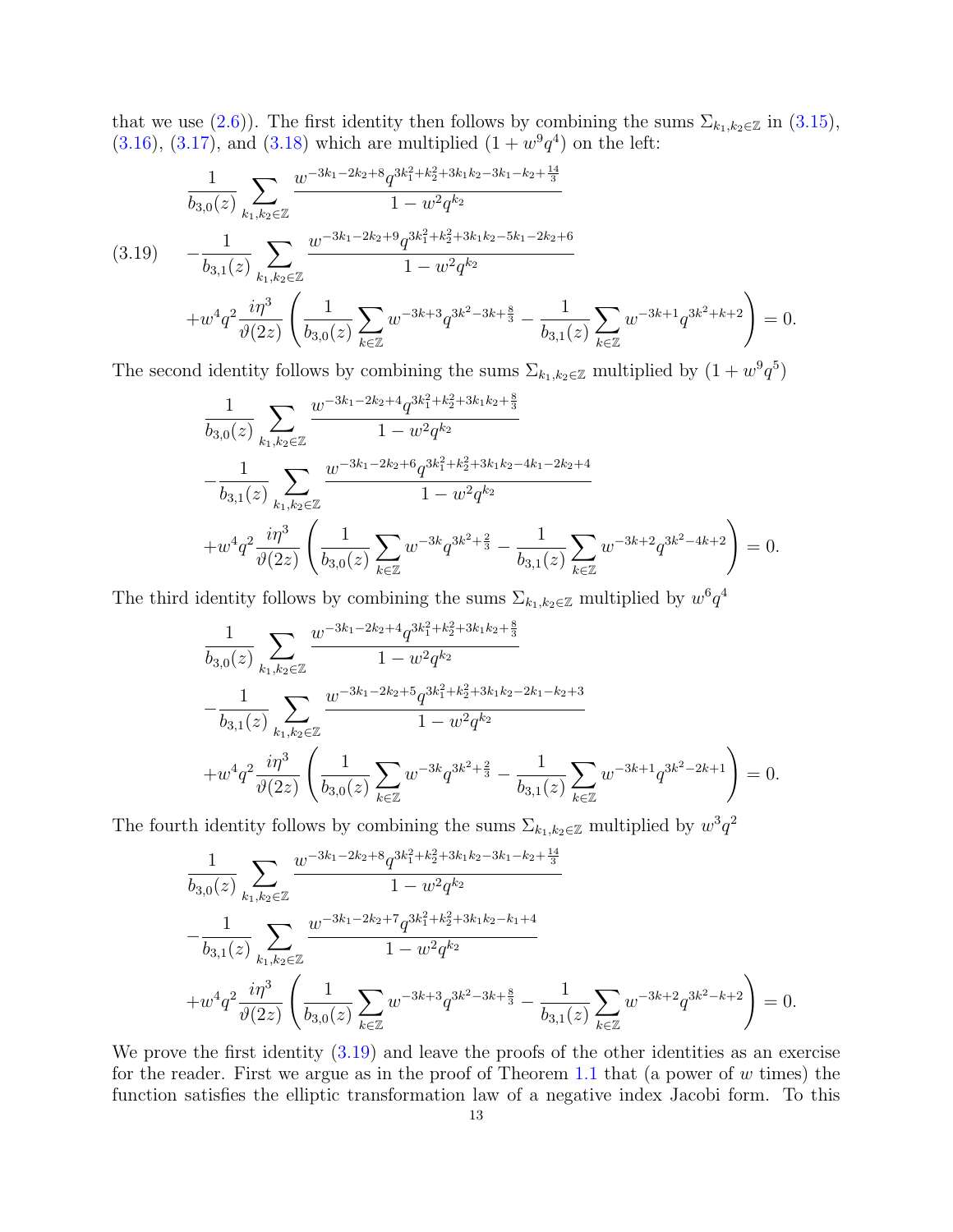end, consider the change of variables  $z \mapsto z + 2\tau$ . For the third term of the left-hand side of [\(3.19\)](#page-12-0) we get after letting  $z \mapsto z + 2\tau$  and using [\(2.3\)](#page-4-2) and [\(2.6\)](#page-4-4) that

$$
\frac{w^4 q^{10}}{b_{3,0}(z+2\tau)}\frac{i\eta^3}{\vartheta(2z+4\tau)}\sum_{k\in\mathbb{Z}} w^{-3k+3}q^{3k^2-9k+\frac{26}{3}}\stackrel{k\mapsto k+1}{=}\frac{w^{16}q^{22}}{b_{3,0}(z)}\frac{i\eta^3}{\vartheta(2z)}\sum_{k\in\mathbb{Z}} w^{-3k}q^{3k^2-3k+\frac{5}{3}},
$$

which is  $w^9q^{20}$  times the original third term. One can show similarly that the first term plus the second term, and the fourth term, are multiplied by  $w^9q^{20}$  under  $z \mapsto z + 2\tau$ . It is also easy to check that the two sides have the same behavior under  $z \mapsto z+1$ . Therefore, the lefthand side satisfies the elliptic transformation law of a Jacobi form of negative index. If we multiply  $(3.19)$  by  $b_{3,0}b_{3,1}$ , we still have a function which satisfies the elliptic transformation law of a Jacobi form of negative index, since  $b_{3,k}(z+2\tau) = w^{-4}q^{-4}b_{3,k}(z)$  (by  $(2.6)$ ). Under the transformation  $z \mapsto z + \tau$ , [\(3.19\)](#page-12-0) becomes the third identity multiplied by  $q^5$ . Thus, we can work as before with a vector-valued identity, and consider the periodicity  $z \mapsto z + \tau$ .

Since the index is negative, what remains is to show that the residues within the parallelogram spanned by 1 and  $\tau$  of the left-hand side of  $(3.19)$  vanish. This is a tedious, but straightforward proof, which we omit. The proof of the Identities 2, 3, 4, and, consequently, Theorem [1.2](#page-3-1) follow similarly.  $\square$ 

**Proof of Theorem [1.3:](#page-3-2)** The proof of Theorem [1.3](#page-3-2) is almost identical to the proof of The-orem [1.2,](#page-3-1) and so we omit the details.  $\square$ 

# **REFERENCES**

- <span id="page-13-0"></span>[1] M. P. Appell, Sur les fonctions doublement périodique de troisième espèce, Annales scientifiques de l'E.N.S. (3) 1 (1886), 9–42.
- <span id="page-13-11"></span>[2] J. Borwein and P. Borwein, A cubic counterpart of Jacobi's identity and the AGM, Trans. Amer. Math. Soc. 323 (1991) no. 2, 691–701.
- <span id="page-13-2"></span>[3] K. Bringmann and J. Manschot, From sheaves on  $\mathbb{P}^2$  to a generalization of the Rademacher expansion, A. J. of Math. 135 (2013), 1039–1065.
- <span id="page-13-4"></span>[4] K. Bringmann, L. Rolen, and S. Zwegers, On the modularity of certain functions from the Gromov-Witten theory of elliptic orbifolds, Royal Society Open Science (2015), pages 150310.
- <span id="page-13-7"></span>[5] J. Conway and N. Sloane, Sphere packings, lattices, and groups, Springer-Verlag, 1999.
- <span id="page-13-13"></span>[6] M. Eichler and D. Zagier, *The Theory of Jacobi Forms*. Birkhäuser, 1985.
- [7] L. Göttsche, The Betti numbers of the Hilbert scheme of points on a smooth projective surface, Math. Ann. 286 (1990), 193–207.
- <span id="page-13-8"></span>[8] L. Göttsche, Theta functions and Hodge numbers of moduli spaces of sheaves on rational surfaces, Comm. Math. Physics 206 (1999), 105–136.
- <span id="page-13-6"></span>[9] M. Ismail and R. Zhang, q-Bessel functions and Rogers-Ramanujan type identities, arXiv:1508.06861 [math.CA].
- [10] V. G. Kac and M. Wakimoto, Integrable highest weight modules over affine superalgebras and Appell's function, Commun. Math. Phys.  $215$  (2001), 631–682.
- <span id="page-13-1"></span>[11] V. G. Kac and M. Wakimoto, Representations of affine superalgebras and mock theta functions, arXiv:1308.1261 [math.RT].
- <span id="page-13-9"></span>[12] W.-P. Li and Z. Qin, On blowup formulae for the S-duality conjecture of Vafa and Witten, Invent. Math. 136 (1999), 451-482.
- <span id="page-13-10"></span>[13] J. Manschot, BPS invariants of semi-stable sheaves on rational surfaces, Lett. Math. Phys. 103 (2013), no. 8, 895–918.
- <span id="page-13-3"></span>[14] J. Manschot, Sheaves on  $\mathbb{P}^2$  and generalized Appell functions, arXiv:1407.7785 [math.AG].
- <span id="page-13-5"></span>[15] M. Raum, H-harmonic Maaß-Jacobi forms of degree 1, Res. Math. Sci. 2 (2015), no. 12.
- <span id="page-13-12"></span>[16] D. Schultz, *Cubic theta functions*, Adv. Math. **248** (2013), 618–697.